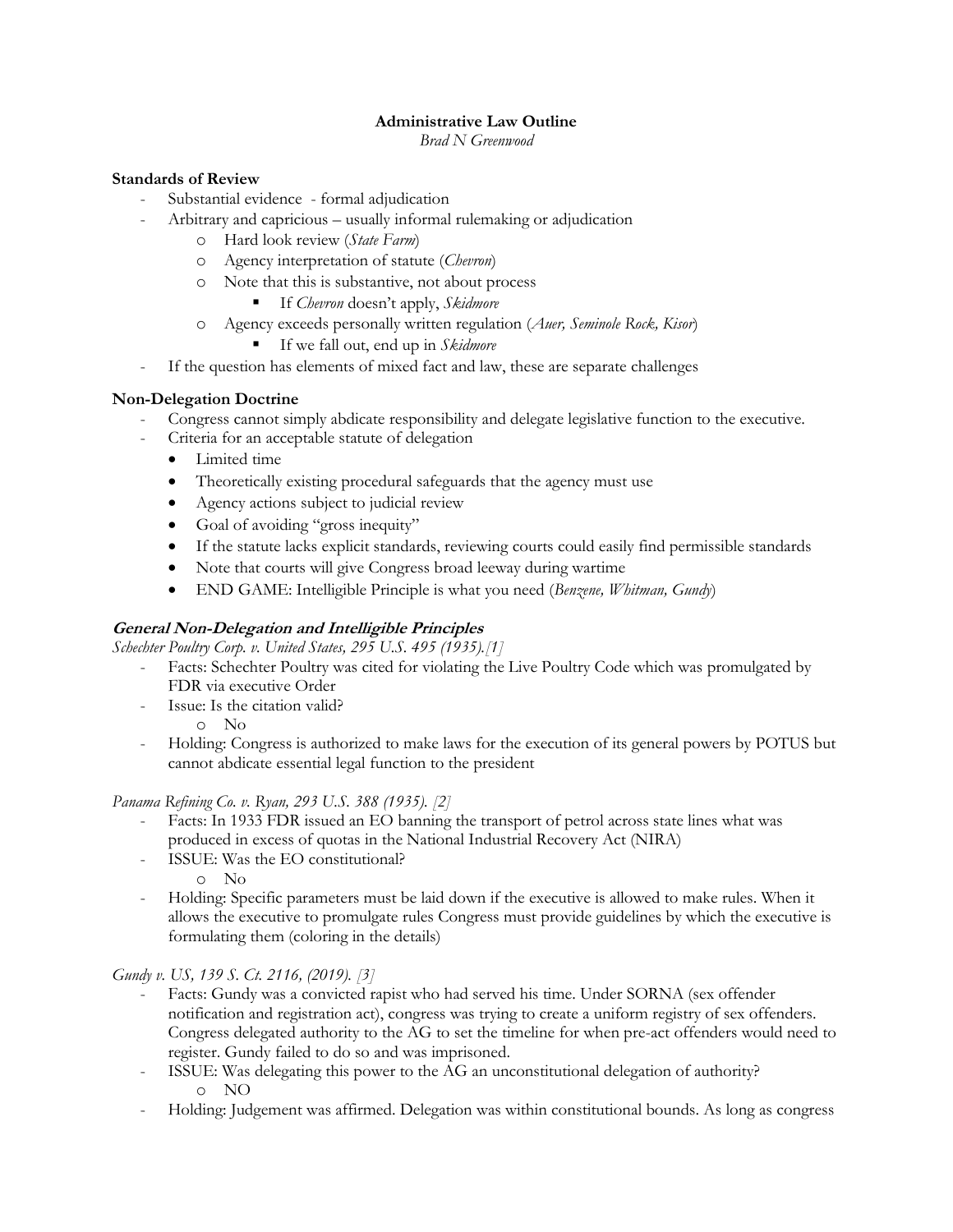sets out an "intelligible principle" to guide the exercise of authority. Failure only will occur when congress fails to "articulate any policy standards"

- DISSENT: Gorsuch, concerned that we are allowing administrative agencies fluidity in regulating private conduct. This can affect personal liberty

*Industrial Union Dept., AFL-CIO v. American Petroleum Institute, 448 U.S. 607 (1980). [4]*

- AKA Benzene
- FACTS: Under the Occupational Safety and Health Act, the Secretary of Labor, after determining exposure to benzene caused leukemia, set the standard for workers to be exposed at 10ppm
- ISSUE: Did the secretary exceed his authority?
	- o YES!
- Plurality: Act dictates that the new standard was to provide "safe and healthful employment." Court held that since the secretary had not made a threshold determination (i.e. had not determined precisely where harm would be in the record), he could not promulgate the rule.
- To Comply the secretary must
	- o 1) Determine that a health risk exists at a certain threshold
	- o 2) Decide to issue the most protective standard or a weighted standard
- Rehnquist Argues Non-Delegation violation:
	- o 1) congress makes policy (not agencies), agencies should only engage in technical work,
	- o 2) agencies of delegation need an intelligible principle,
	- o 3) the intelligible principle must provide metrics for judicial review

## *Mistretta v. United States, 488 U.S. 361 (1989). [5]*

- FACTS: Mistretta was indicted for selling cocaine but wanted the sentencing reform guidelines from the Sentencing Reform Act declared invalid via separation of powers. Argument was that the US Sentencing Commission, which is an independent agency, had been delegated a legislative power
- ISSUE: Was the creation of a commission with the power to create binding guidelines an unconstitutional delegation of legislative authority?
	- o NO!
- HOLDING: Although the Sentencing Reform Act established a commission which generally used legislative power in the judiciary, nondelegation doctrine does not prevent the legislature from asking for help.
- DISSENT: Scalia argues this is a non-delegation issue. Judiciary is setting rules with the force of law and disregarding them will have opinions reversed

*Whitman v. American Trucking Assns., Inc., 531 U.S. 457 (2001). [6]*

- FACTS: The Clean Air Act required the EPA to maintain quality standards and set standards for pollutants to maintain adequate safety. In doing so cost tradeoffs were explicitly used when setting standards. This was invalidated by the DC Circuit for lacking an intelligible principle for what an adequate margin of safety is.
- ISSUE: Is there an intelligible principle here? Can costs be used?
	- o YES and NO
- HOLDING: 9-0: There is an intelligible principle here, congress is promulgating rule setting to the EPA to reflect best scientific knowledge
	- o Cost tradeoffs cannot be included because the statute says levels should be set based on SCIENTIFIC KNOWLEDGE. There is no mention of costs

## **Statute Specificity**

*Department of Agriculture v. Murry, 413 U.S. 508 (1973). [7]*

- FACTS: Congress started reforming the food stamp act because of hippie communes. Murray was a grandmother with a son over the age of 18 and grandchildren living with her. Because her ex claimed some of these people as dependents she was ineligible for food stamps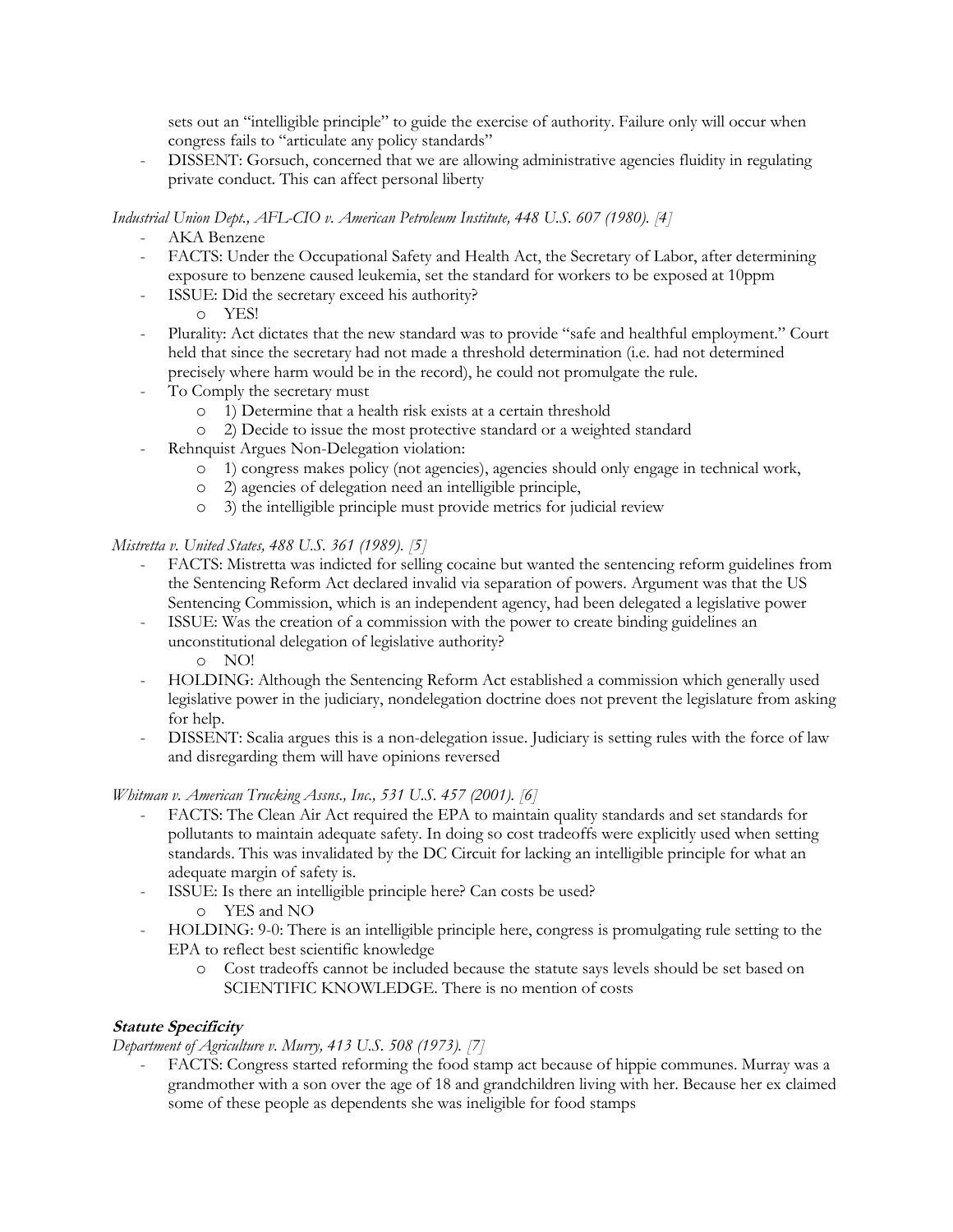- ISSUE: Does the contested provision violate equal protection
	- o YES!
- HOLDING: The unrelated persons provision in the act is irrelevant to the purpose of the Act and did not rationally prevent fraud in this case. Changes to the act are unconstitutional due to an unrebuttable presumption
	- o Probably would not hold up today

# **Congressional Oversight and Control of Agencies**

## **Statutory Tools That Congress Has for Agency Oversight**

- They write the statute which delegates authority, so there's that
- The Administrative Procedure Act (APA) default procedures
- Freedom of Information Act (FOIA) allows transparency into agency actions
- National Environmental Policy Act (NEPA) requires policy impact reports
- Quality Information Act (QIA)
- Regulatory Accountability Act
- Civil Service Act (CSA) creates a professional and merit based civil service

## **Procedural Tools the Congress Has for Agency Control**

- $LITIGATION AUTHORITY if an agency doesn't have their own authority, they are at the mercury.$ of DOJ, which gives the solicitor general veto power on actions. This also allows them to specialize and not keep litigators on staff. So, tradeoffs.
- Confirmation Process extracting promises from agency heads
- Appropriations Process funds need to be approved and we can take them away
- Oversight Process We can drag everyone into public committee meetings

## *INS v. Chadha, 462 U.S. 919 (1983) [8]*

- FACTS: Immigration nationality act had a one house veto on immigration decisions made by the AG. When Chadha was about to become stateless the AG suspended his deportation. Congress overrode this decision
- Issue: Can a single house of congress veto the actions of the AG? o NO!!!!
- Holding: Legislative veto is unconstitutional. Two reasons, bicameralism and presentment
- WHITE DISSENT: This is absurd. Bicameralism and presentment are how we make laws, why cant congress do things besides make laws. There's no rule against it.

## *Pillsbury Company v. FTC, (5th Cir. 1966). [9]*

- FACTS: Pillsbury sells flour and bought another flour manufacturer. The FTC determined this violated Clayton Antitrust due to the size of the market and ordered divestiture. This was a problem because a senate committee had blasted the FTC commissioner about making sure the Pillsbury merger did not go through
- ISSUE: Were Pillsbury's due process rights violated? o YES
- HOLDING: When the legislature probes the decision-making process of agency about a case that is being heard by that agency they are intervening in the agency's judicial function. Separation of powers problem

## *Bowsher v. Synar, 478 U.S. 714 (1986). [10]*

- FACTS: Gramm-Rudman-Hollings act was passed to try to manage the deficit. It compelled the comptroller to make financial reports to the white house and enact various actions. Comptroller had a 15-year term. Appointment was standard but only congress had the power to remove.
- ISSUE: Is congress able to remove an executive officer?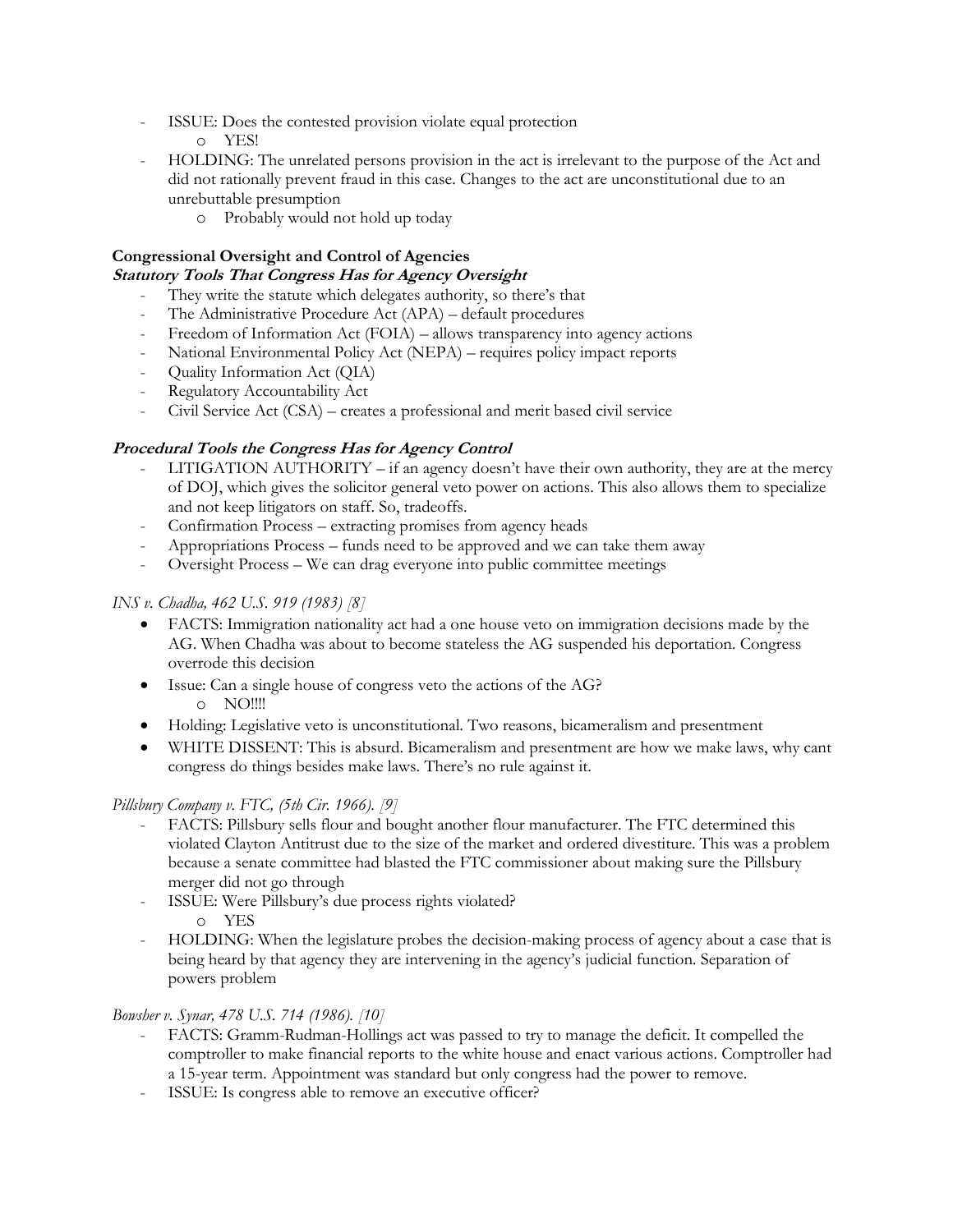o NO!!!

- HOLDING: The comptroller general is an agent of congress because congress can remove them. This puts congress in charge of an executive action (spending money). Violates Article II
- KEY: Once congress delegates power, it cant get involved in the execution of that power.

## **Presidential Control of Agencies**

## **Appointment Power**

- Article 2, section 2, clause 2 gives the president the authority to nominate officers
- Who is an officer? Only officers need senate approval

*Buckley v. Valeo, 424 U.S. 1 (1976). [11]*

- SIGNIGICANT AUTHORITY TEST (TWO PARTS) Trigger for who must be appointed
	- o An officer must be appointed as described in the appointments clause (nominated by POTUS, confirmed by senate)
	- o An officer is anyone who exercises significant executive authority
	- o Continuing Position *Germaine*
- FACTS: Federal Election Campaign Act of 1971 created a series of rules for donations. Critical to us, it also created the Federal Election Commission. FEC was comprised of two persons from POTUS, two from the house, two from the senate, and others
- ISSUE: Can the legislature nominate executive officers?
	- o NO!!!!!
- HOLDING: FEC powers created by statute are ok but these persons are exercising executive authority. Violates separation of powers

*Federal Election Com'n v. NRA Political Victory Fund, 6 F.3d 821 (D.C. Cir. 1993). [12]*

- FACTS: in the wake of the *Buckley* decision, the FEC act was amended to have the president perform all parties to the commission with the exception of the non-voting *ex officio* members
- ISSUE: Even if the congressionally appointed *ex officio* members who cannot vote, does this violate appointments?
	- o YES!
- HOLDING: Even if the members cannot vote, they can pressure commission members, which violates appointments. This is an interference with the executive.

*Freytag v. Commissioner, 501 U.S. 868 (1991) [13]*

- FACTS: Freytag and associates were charged with using a tax shelter. Their case was headed up by a special trial judge who found against them. They appealed, arguing that the case was too complex for a special trial judge who was appointed by the Chief Judge of the Tax Court
- ISSUE: Does the appointment of a special tax judge by a chief judge, whose opinions and findings are reviewable, violate the appointments clause? o NO!!!!
- HOLDING: As long as the opinion is reviewable, article I courts can exercise judicial power the same way article III courts can.

*Lucia v. SEC, 138 S. Ct. 2044 (2018). [14]*

- FACTS: Lucia was tried by an ALJ who imposed sanctions. He challenged the finding arguing that the ALJ was an Officer of the US had not been properly appointed under appointments
	- o President, Court of Law, Head of Department  $\rightarrow$  These are acceptable appointers
- ISSUE: Are SEC ALJ's Officers Subject to Appointment? o YES!
- HOLDING: Similar to STJ's (*Freytag*) ALJs enjoy career appointments and wield significant authority. Since FTJs are officers, and ALJs look like FTJs, they are officers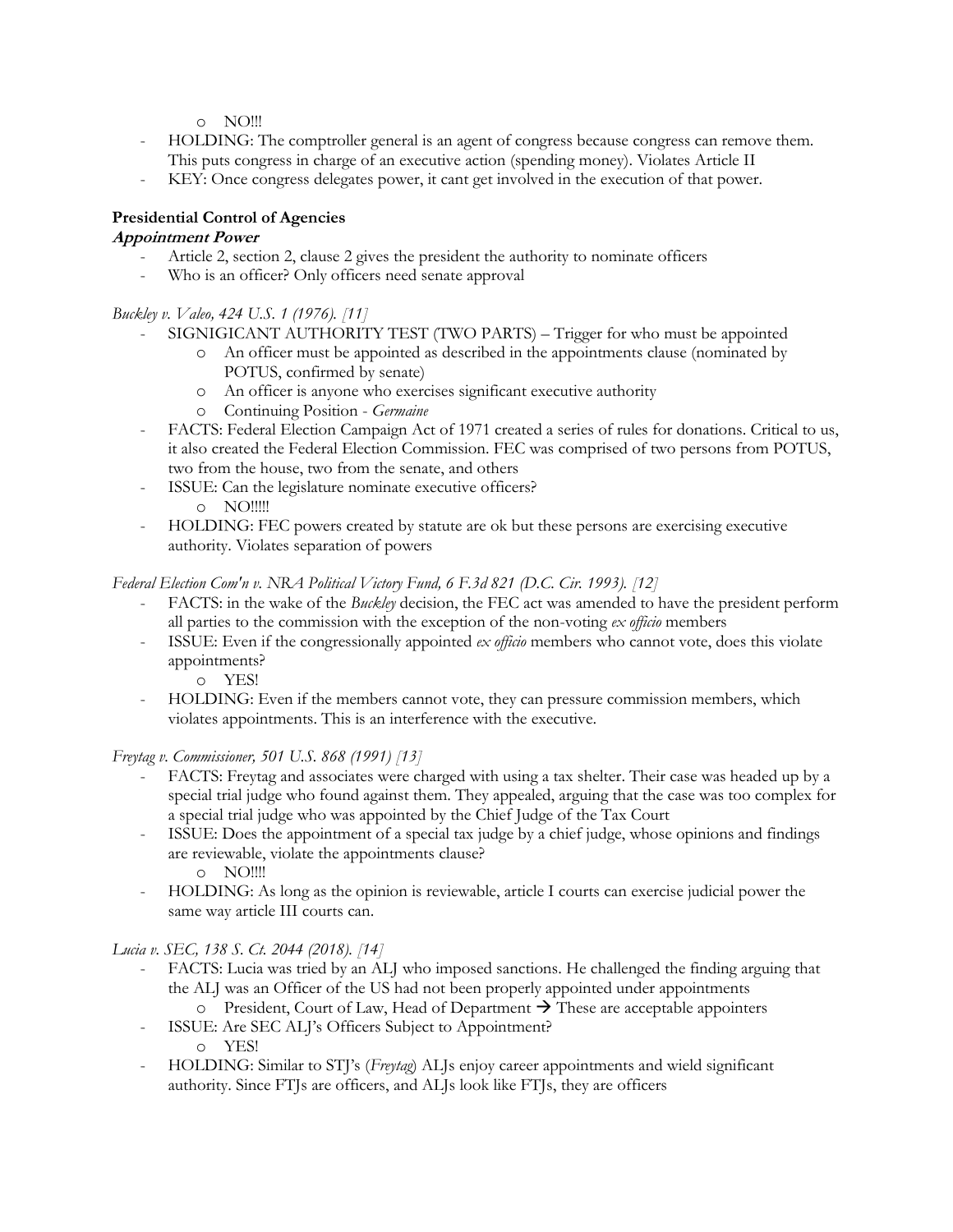*United States v. Germaine, 99 U.S. 508 (1879). [15]*

- KEY TAKEAWAY: Officers are persons whose duties are continuing, not temporary. If work is not continuous, i.e. occasional or intermittent, then the person is not an officer.

## **Determining Principal v Inferior Officers**

- Principal officers must be appointed by the President (subject to approval)
- Inferior officers can be appointed by the President, Courts, and heads of department

*Morrison v. Olson, 487 U.S. 654 (1988). [16] – Principal v Inferior Officers*

- FACTS: Independent counsel was appointed by a special division at the request of the AG. IC is removable for cause by the AG but not removable by anyone else.
	- ISSUE: Is the IC a principal or inferior officers? INFERIOR
		- o Definitely an officer. Significant Authority, Extensive Term, Executive Function
- NO BRIGHT LINE RULE for determining principal v inferior (suggestive, not dispositive)
	- o Appointed by head of department
	- o Subject to removal by an exec branch official (officer has a superior who is not POTUS)
	- o Limited in tenure and jurisdiction (AG assigned task)
- SCALIA DISSENT: This is madness. How can the president not have the authority to remove someone within Article II? In retrospect, not a shit point.

*Edmond v. United States, 520 U.S. 651 (1997). [17]*

- FACTS: Sec Trans is authorized to appoint civilian members to the Coast Guard Court of Appeals. This is an intermediate court and decisions are reviewable. Judges are not limited in tenure
- ISSUE: Are these officers principal or inferior? INFERIOR
- HOLDING: Inferior officers are those who are supervised and directed by principal officers
- TEST: most important factor is being SUBORDINATE to a NON POTUS person
	- o Also, removable at will
	- o Also, officer decisions subject to review and reversal

#### **Removal Power**

- Chief issue here is that the only thing the constitution says about removal is impeachment

*Myers v. United States, 272 U.S. 52 (1926). [18]*

- FACTS: Myers was a postmaster who was appointed by the prior POTUS. Statute said he could be removed by POTUS with advice and consent of senate. Resignation was demanded, but the postmaster refused to submit their resignation.
- ISSUE: Can congress put limitations on removal of executive officers?
	- o NO!!!! (undermined later)
- RULE: The legislature cannot regulate removal

*Humphrey's Executor v. United States, 295 U.S. 602 (1935) [19]*

- FACTS: FTC Commish was refusing to resign. FDR trying to remove him. Removal could only be for cause. Efficiency, neglect, dereliction, malfeasance. FDR does not claim any of these.
- ISSUE: Does the statute limit removal? Can congress limit removal? YES TO BOTH
- HOLDING: The president cannot remove heads of independent agencies except for the reasons Congress puts down in the law. Two specific types of people where this applies
	- o Quasi-judicial right to hold hearings and conduct investigations
	- o Quasi-legislative right to make rules that have the force of law
- Effectively cuts down Myers

#### *Wiener v. United States, 357 U.S. 349 (1958). [20]*

- FACTS: Commissioner suing for back pay based on illegal removal from War Crimes Commission.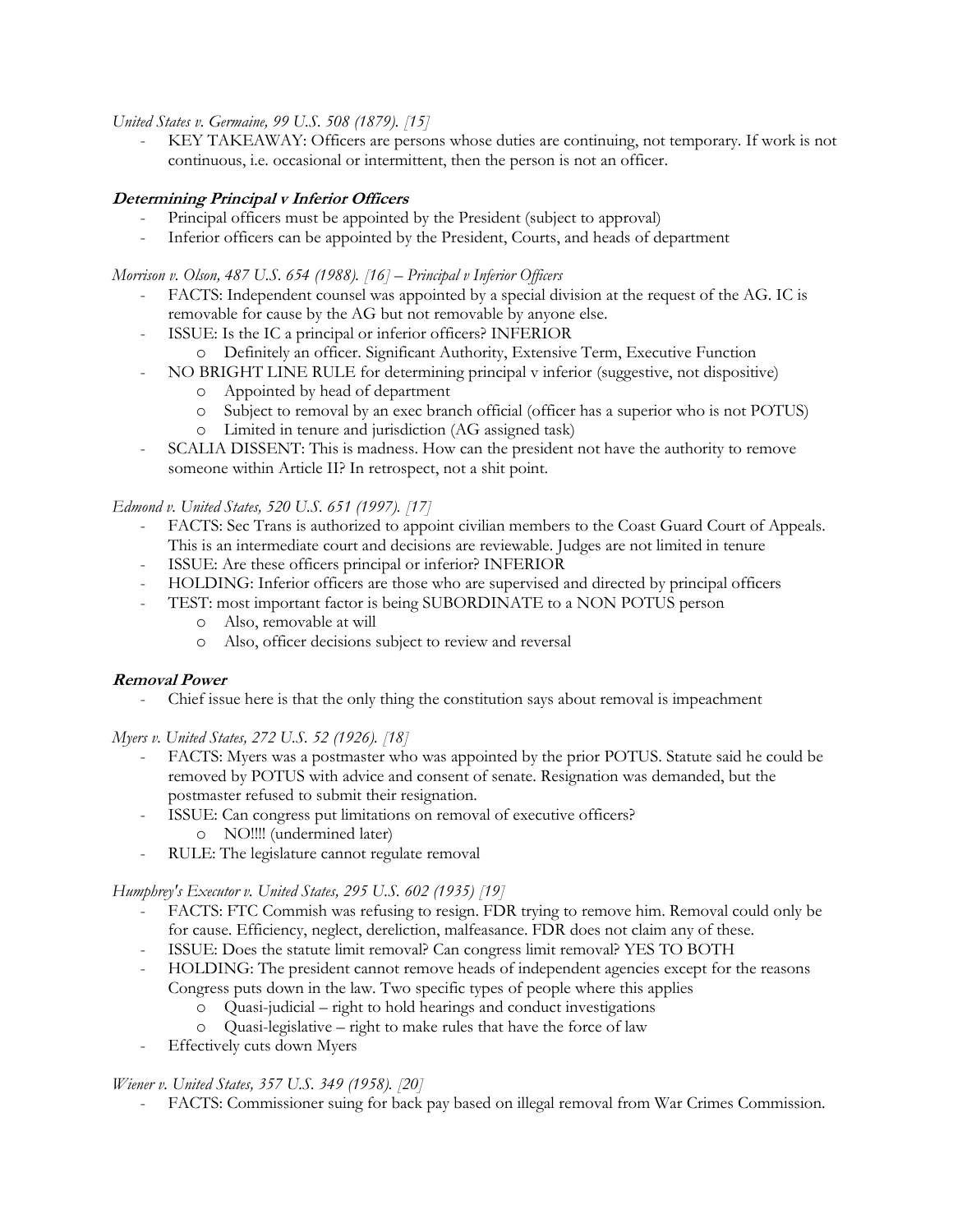Commission had no removal provision. Was supposed to be a temporary commission.

- ISSUE: Can POTUS remove a commissioner before term expires?
	- o NO!!!!
- HOLDING: As the intent of congress was that the commission would be independent, *Humphrey* is controlling. The court assumes the president has no removal authority
	- o Inconsistent with *FEC v Political Victory* and *Myers* (removal is unlimited)

## *Morrison v. Olson, 487 U.S. 654 (1988). [16]*

- FACTS: Now about removal. IC was only removable by the AG. Unlike *Humphrey*, core executive function. IC cannot be removed by the president
- ISSUE: Is this constitutional?
	- o YES
- HOLDING: The question is if the person is impeding the ability of the president to execute their function. If not, it doesn't matter who can remove them, just that they are removable (POTUS or no)

## *Free Ent. Fund v. Public Co. Acctg. Oversight Bd., 561 U.S. 477 (2010). [21]*

- AKA *Free Enterprise* or *PCAOB* (Peek-a-boo)
- FACT: In the wake of the accounting scandals of the 2000 SarBox was passed. The PCAOB was a five-member board appointed by the SEC. SEC board can only be removed for cause. PCAOB can only be removed for cause.
- ISSUE: May the president be restricted in his ability to remove a principal officer, who in turn is restricted from removing an inferior officer, even though that inferior officer determines policy and enforces the law? More simply, is double for cause removal ok? o NO
- HOLDING: Double for cause removal violates the vesting clause.
- REMEDY: Removal of the for cause only restriction.

## *Seila Law LLC v. CFPB, 140 S. Ct. 2183 (2020). [22]*

- FACTS: After the 2008 financial crisis, the CFPB was created to police consumer debt. The CFPB is headed by a single Director whose term is longer than POTUS, and can only be removed for cause
- ISSUE: Can you have a single director (longer term) who is removable only for cause o NO!!!!
- HOLDING: This violates separation of powers. A single director must be removable at will.
	- o This person is not QL or QJ (*Humphrey*), they perform a core executive function and can interfere with the president
- PERSONAL THOUGHT: Not sure if they are going to kill *Humphrey* next*,* but I have to imagine they will. What is the effect this has on the FED and SEC, at will removal for those would be insane

## **Presidential Control of Agencies Beyond Appointment and Removal**

*Youngstown Sheet & Tube Co v Sawyer (1952) [23]*

- FACTS: This is the Truman nationalizing the steel industry case. He cant do that obviously. The most important part is the Jackson Concurrence.
- Jackson Concurrence three-pronged Test. When determining whether the executive has authority there are three general circumstances.
	- o First, when the President acts with the express or implied authorization of Congress then the President's authority is at its greatest.
	- o Second, in the absence of either a congressional grant or prohibition then the President acts in a zone of twilight. In this circumstance, Congress and the President may have concurrent authority. In this zone of twilight, an actual test on authority will be dependent on the events and the contemporary theory of law existing at the time.
	- o The third circumstance is when the President takes measures that go against the expressed will of Congress, his power is at its lowest.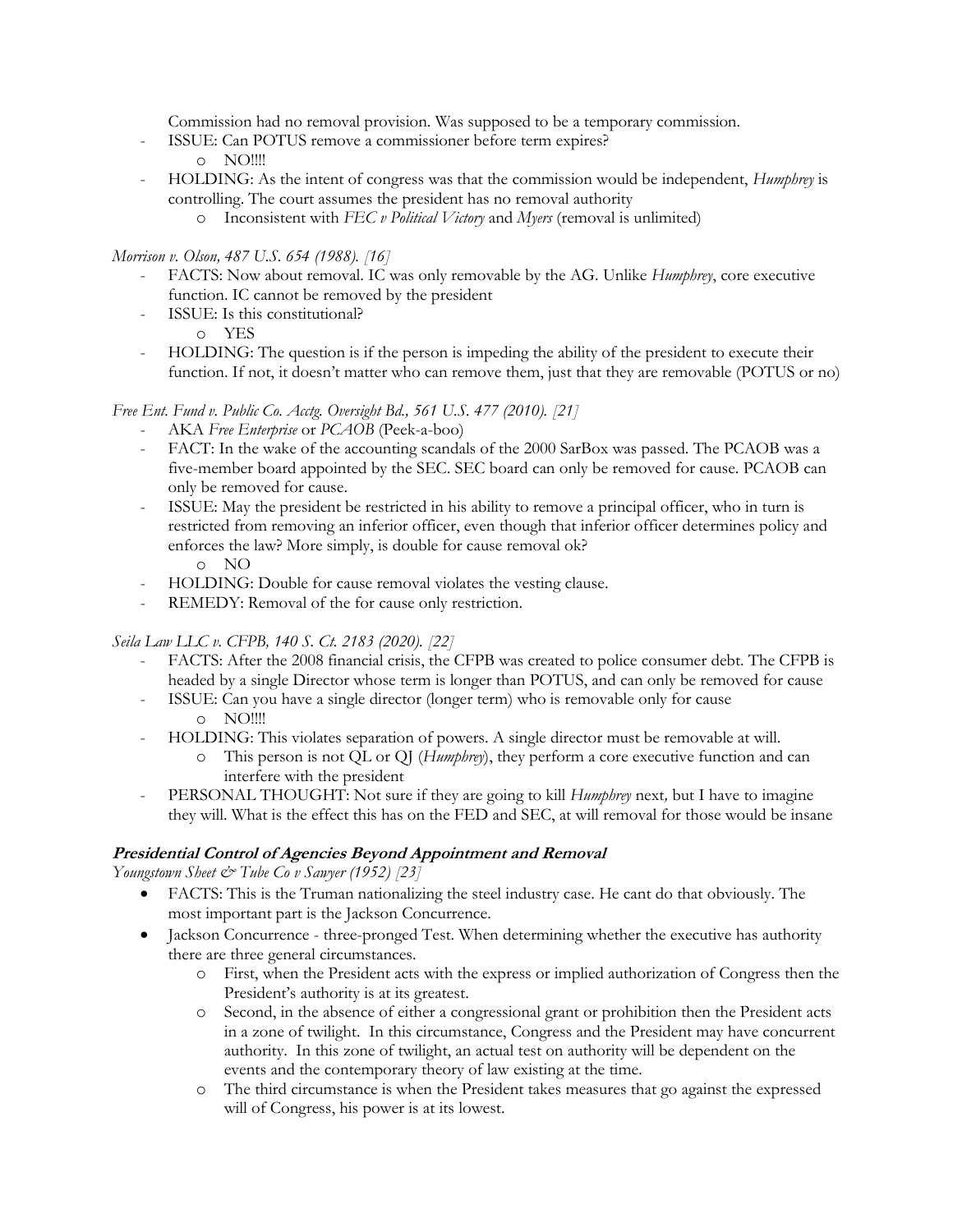• My reading, couple this with *Chevron* interpretations, and there is no second zone in admin law.

## **Rule Making**

|          | Rulemaking    | Adjudication               |
|----------|---------------|----------------------------|
| Formal   | 553, 556, 557 | 554, 556, 557              |
| Informal | 553           | No Section, Constitutional |
|          |               | minimum process may be     |
|          |               | relevant                   |

#### **APA Sections Governing Rulemaking and Adjudication**

## **Steps to Rulemaking**

- 1. Public Notice of Proposed Rule
- 2. Comment Period between 30 and 60 Days
- 3. Publication of Final Rule in Federal Register after comment incorporation
	- a. Formal Rulemaking includes hearings presided over by an agency of Administrative Law Judge where evidence can be presented, witnesses called, subpoenas issued, crossexamination can occur, etc. This almost never happens now.

## **Retroactive Rule Making**

*SEC v. Chenery Corp., 318 U.S. 80 (1943). [24]*

- *Chenery I*
- Reorganization of the Chenery groups went afoul of the SEC, but the SEC changed its reasoning for why the company could not reorganize after its initial decision
- HOLDING: An administrative Agency cannot defend and administrative decision on new ground not set forth in the original decision.

## *SEC v. Chenery Corp., 332 U.S. 194 (1947). [25]*

- Chenery II
- FACTS: During an early 1900s reorganization of a utility holding group one company submitted a reorg plan that was rejected by the SEC. Blah Blah. Second time around, SEC came to the same determination at Chenery I based on a rule promulgated through adjudication
- ISSUE: Can an agency promulgate binding rules through adjudication? o YES!!!!
- HOLDING: Agencies can promulgate rules in previously unseen circumstances, that it could not reasonably foresee, as long as the proposed solution is a reasonable way to solve the issue.

## *Bowen v. Georgetown Univ. Hospital, 488 U.S. 204 (1988). [26]*

- FACTS: HHS set a limit on how much hospitals could be reimbursed for Medicare services. This original implementation was flawed and struck down. So HHS made a new rule and started collecting dollars retroactively.
- ISSUE: Can agencies make RULES retroactively through RULEMAKING? o Sometimes
- HOLDING: Congress must be clear in the statute that the agency has the power to make retroactive rules.

## **Conditions for Formal Rule Making**

*United States v. Florida East Coast R. Co., 410 U.S. 224 (1973). [27]*

- FACTS: Commission made a rule change regarding the compilation of supply and demand data for freight car rentals. During the hearing discussing changes, the case was adjourned with the expectation that it would be continued, but it was not continued before rules were released.
- ISSUE: Did the ICC fail to comply with the APA by receiving written submissions but not an oral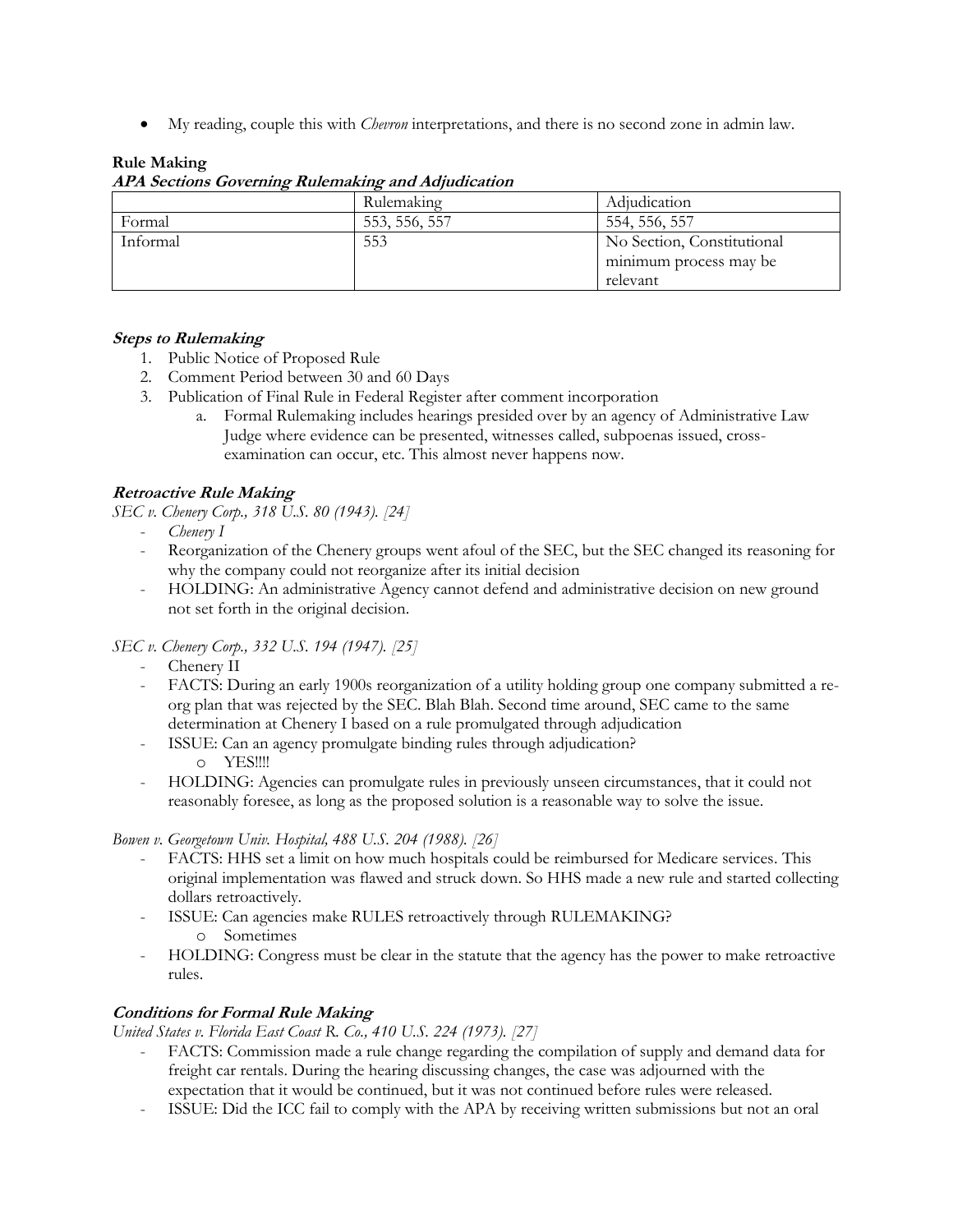hearing?

o NO!!!!

- HOLDING: Agencies need only comply with 556 hearing requirements if the APA mandates that proceedings take place "on the record"
	- o EMPHASIS on "ON THE RECORD." Formal rulemaking goes bye bye now

## **Conditions for Judicial Review of Agency Action**

- The reviewing court shall
	- o (1)compel agency action unlawfully withheld or unreasonably delayed; and
	- o (2)hold unlawful and set aside agency action, findings, and conclusions found to be—
		- (A)arbitrary, capricious, an abuse of discretion, or otherwise not in accordance with law;
		- (B)contrary to constitutional right, power, privilege, or immunity;
		- (C)in excess of statutory jurisdiction, authority, or limitations, or short of statutory right;
		- (D)without observance of procedure required by law;
		- (E)unsupported by substantial evidence in a case subject to sections 556 and 557 of this title or otherwise reviewed on the record of an agency hearing provided by statute; or
		- (F)unwarranted by the facts to the extent that the facts are subject to trial de novo by the reviewing court.
- In making the foregoing determinations, the court shall review **the whole record** or those parts of it cited by a party, and due account shall be taken of the rule of prejudicial error.
	- o Hard look review.
- OUTCOME BASED TEST: WOULD WE GET TO A DIFFERENT RULE WITHOUT THE ERROR IN PROCEDURE OR ACTION

## **Procedural Requirements for Informal Rule Making**

*Steps for Informal Rule Making*

- Notice of Proposed Rulemaking
- Comment Period (Comments then Incorporated)
- Publication of rule in federal register

*Abbott Laboratories v. Gardner, 387 U.S. 136 (1967). [28]*

- FACTS: Abbott et al challenged the Food and Drug Commissioners labeling changes after Congress amended the Food Drug and Cosmetic act and did so prior to regulation enforcement.
- ISSUE: Can subjects challenge rules prior to enforcement? o YES!!!!
- HOLDING: Pre-enforcement review can occur when not prohibited by statute or against statutory intent. Suit can be brought when a "final agency decision" will bring a hardship absent judicial consideration.

*Vermont Yankee Nuclear Power Corp. v. NRDC, 435 U.S. 519 (1978). [29]*

- FACTS: During the evaluation of an environmental impact study, the Atomic Energy Commission issued a rule based on a survey which didn't have cross examination. No "on the record"
	- ISSUE: Can courts compel agencies to add additional steps beyond section 553 of the APA? o NO!!!!!
- HOLDING: Federal agencies can take additional steps at their discretion, but reviewing courts are not generally free to impose them absent statutory mandate
	- o Thus: Notice of proposed rulemaking, comment period, publication of rule
	- o Not necessarily in that order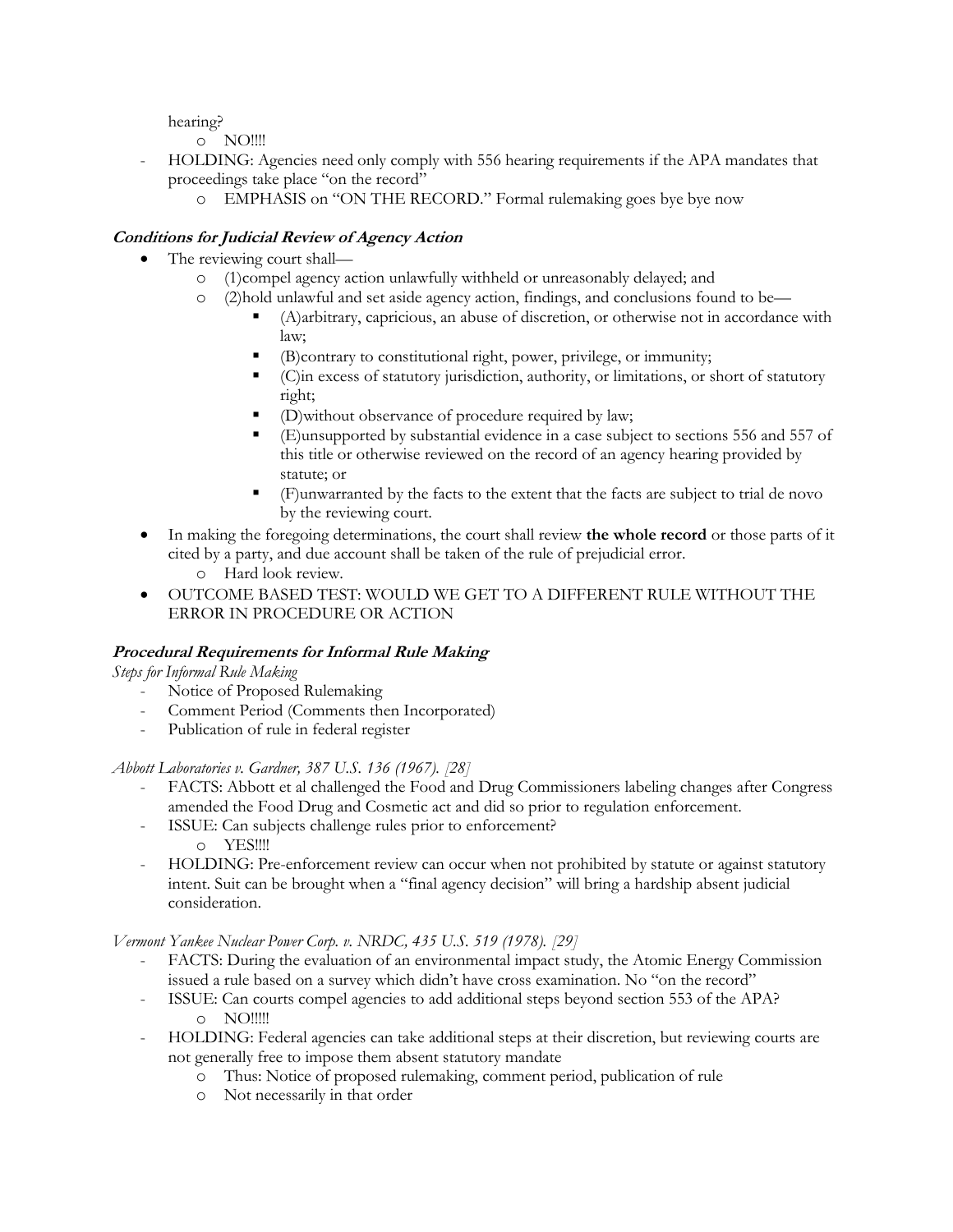## **Notice of Proposed Rulemaking Requirements**

*Contents of a Notice*

- Statement of time, place, and nature of proceedings
- Legal authority under which a rule is proposed
- Terms or substance of the proposed rule, or a description of subject matter

## *Shell Oil Co. v. EPA, 950 F.2d 741 (D.C. Cir. 1991). [30]*

- LOGICAL OUTGROWTH TEST
- FACTS: EPA issued NPR on descriptions of what would be hazardous. After notice and comment, the EPA issued rules which included two additional items on which there was no comment. These were substantially different.
- ISSUE: Did the agency fail to provide adequate notice on the additional items? o YES!!!!
- HOLDING: Agency final rules must be logical outgrowth from notice and comment
- BALANCING TEST
	- o Agencies can promulgate slightly different rules when they learn from commentary *International Harvester v Ruckelshaus*
	- o Final rules must be a logical outgrowth (or sufficiently foreshadowed) *Small Refiner Lead Phase Down*

*Portland Cement Association v. Ruckelshaus, 486 F.2d 375 (D.C. Cir. 1973). [31]*

- FACTS: EPA issued a rule based on a study, but study was not revealed until after rule was issued.
- ISSUE: Can they do that? NO!!!
- HOLDING: To permit meaningful comment an agency must share all data they base decisions on
- TEST for Portland Cement to Apply
	- o Data not shown
	- o Agency relied on it
	- o Proof of prejudice (comment period would have gone differently)

*American Radio Relay League, Inc. v. FCC, 524 F.3d 227 (D.C. Cir. 2008). [32]*

- FACTS: ARRL challenged FCC rules which were issued based on studies conducted by the FCC but not disclosed to the public during notice and comment.
- ISSUE: Does this violate the APA by not providing notice?
	- o YES!!!!!
- HOLDING: Vermont Yankee precludes adding additional steps. But Sec 706 mandates that judicial decisions use the whole record. Omitting the study means we do not have the whole record.

*United States v. Nova Scotia Food Products Corp., 568 F.2d 240 (2d Cir. 1977). [33]*

- FACTS: FDA passed a series of rules for cooking smoked fish. Firm indicated that blanket rules would destroy their product. FDA did not respond and promulgated rules anyway. Firm refused to comply.
- ISSUE: Is this regulation valid even though comments went unanswered? o NO!!!!
- HOLDING: FDA failed to disclose the research it relied on, failed to address comments, and failed to consider alternatives.
	- o Return to balancing test: *International Harvester* vs *Small Refiner Lead Phase Down*

## *Little Sisters of the Poor v Pennsylvania (2020) [34]*

- FACTS: In dealing with the contraception mandate from the ACA, HHS promulgated interim rules which were then finalized (basically without change) after notice and comment.
- ISSUE: Can an agency do notice, comment, and publication out of order?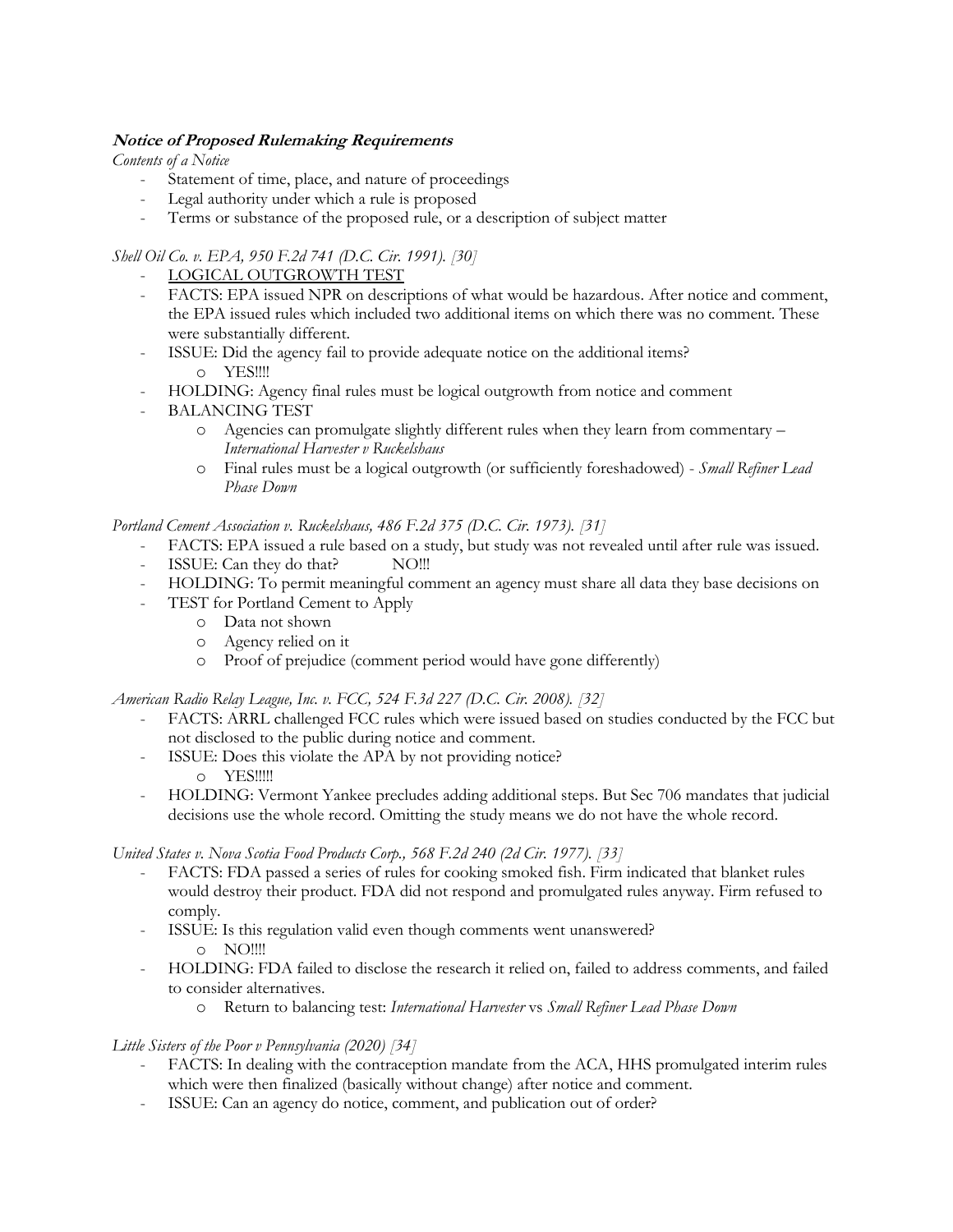o YES!!!

- HOLDING: Open mindedness test. The APA is a maximum. As long as the agency does all three, the fact that an interim final is immediately effective doesn't matter unless something else is violated.

## **Exemptions to Rulemaking Requirements**

*List of Exemptions to notice and comment rulemaking under the APA*

- $553(a)$ 
	- o Military actions
	- o Agency Personnel
- $553(b)(3)$ 
	- o Good Cause
	- o Procedural rules
	- o General statements of policy
	- o Interpretative rules

## *Telling the difference between things*

- Legislative rules (substantive)
	- o Issued by agency pursuant to statute
	- o Binding force of law for court, agency, and public
	- o Must follow APA procedural requirements
	- Interpretative rules (guidance documents)
		- o Nonbinding
		- o Meant to advise the public of the agency's construction of statutes
	- Statements of Policy (guidance)
		- o Nonbinding

Issued to advise the public of how the agency might exercise authority

## **Good Cause Exemption**

- ALMOST ALWAYS FAILS. Under the good cause exception, an agency may forgo ordinary noticeand-comment procedures when it "for good cause finds" that "notice and public procedure thereon are impracticable, unnecessary, or contrary to the public interest.
- Three ways to get a good exemption (only need one of these three prongs)
	- o Impracticability Supposed to be used for imminent or bodily harm. Threat to the environment, safety, or national security
	- o Unnecessary This is relegated to ministerial issues
	- o Contrary to public interest what matters is that the notice and comment will create harm. The notice itself will be harmful. The notice undermines the reason for the proposed regulation
- You could sneak attack like *Sisters of the Poor* and do notice and comment after the interim final rule

*Mack Trucks, Inc. v. EPA, 682 F.3d 87 (D.C. Cir. 2012). [35]*

- FACTS: The EPA issued rules about new penalties for diesel engines. They then issued a new rule under the good cause exemption to benefit a diesel manufacturer who was unable to comply
- ISSUE: Did the promulgation of the new rule meet the good cause exemption to skip notice and comment?
	- o NO!!!!!!
- HOLDING: An agency may only skip notice and comment if doing so would HARM THE PUBLIC Two prong test
	- o Did they skip notice and comment?
	- o If they provided notice and comment, would it harm the public interest?

## **Procedural Rule Exemptions**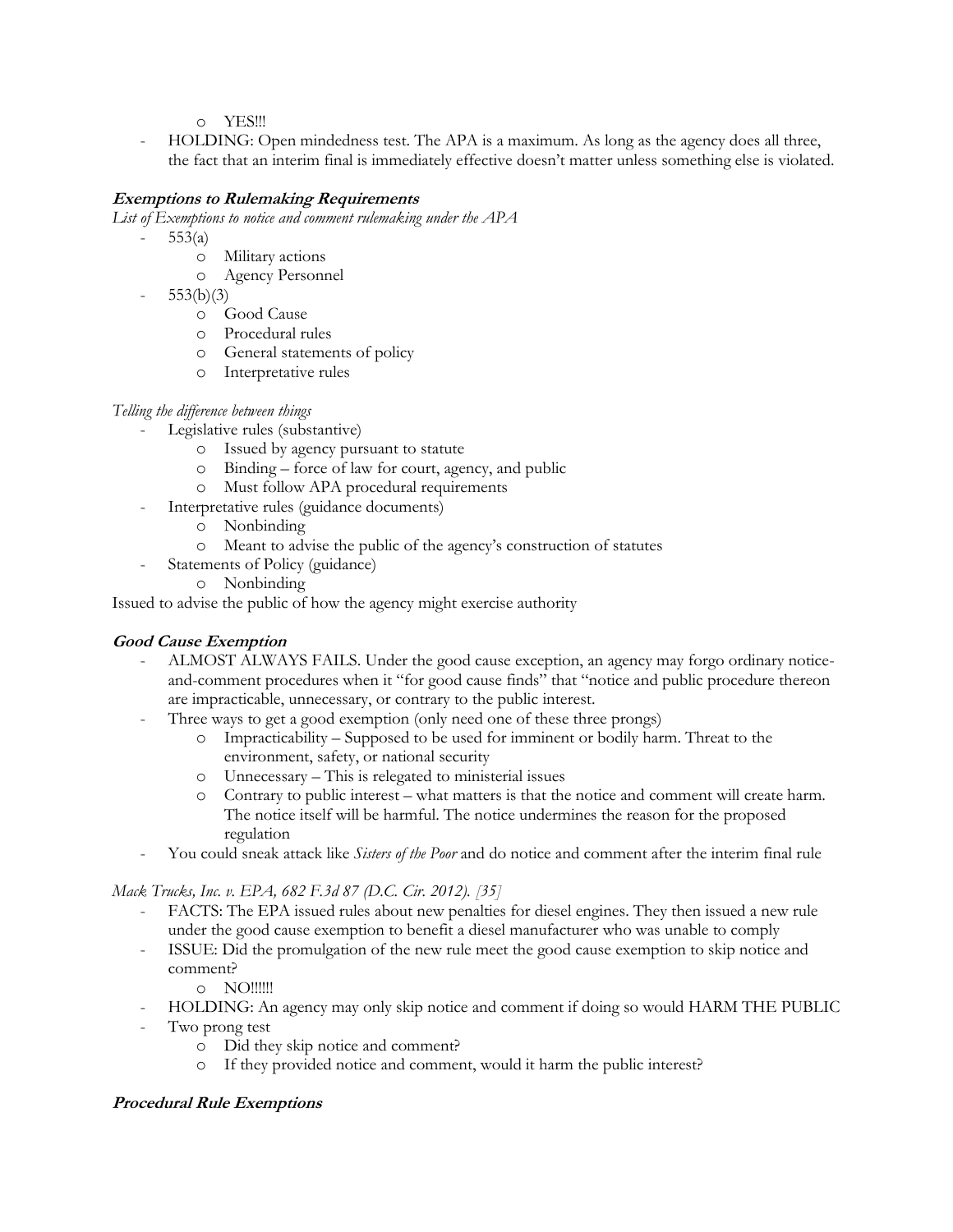- Sec  $553(b)(3)(A)$  exempts "rules of agency organization, procedure, or practice" This is a subject of frequent disputes
- Trick is to differentiate between a procedural rule or a substantive rule
- There are different approaches in different circuits
	- $\circ$  DC does it substantially affect / alter the rights or interests of the parties
	- o 9th focuses on who is being regulated, the agency or the parties themselves
	- o 5th substantial impact test, what is the magnitude of the burden on the regulated parties
		- FOR THE EXAM JUST CHOOSE ONE AND STAY CONSISTENT

## *Mendoza v. Perez, 72 F. Supp. 3d 168 (D.C. 2014). [36]*

- FACTS: The H2A visa program permits employers to hire foreign workers for ag-work. The Department of Labor then issued a letter reclarifying that herders had different wage requirements. They did this as a procedural rule to avoid notice and comment.
- ISSUE: Are guidance letters that affect the rights of private citizens procedural? o NO!!!!
- HOLDING: Echoes *EPIC* case. Procedural actions that affect the rights of citizens are subject to rulemaking requirements.

## **Interpretive Rule Exemption**

- These rules are non-binding, they affect interpretation of rules that are binding
- A legislative rule can create or expand the scope of a legal duty, an interpretive rule can only clarify of particularize the scope of a duty previously created

## *American Mining Congress v. MSHA, 995 F.2d 1106 (D.C. Cir. 1993). [37]*

- FACTS: Statute required mining operations to report injuries and diagnoses. What constitutes a diagnosis was unclear. MSHA then defined diagnoses without going through notice and comment
- ISSUE: Were the policy letters stating that x-ray readings qualify as a diagnosis interpretive? o YES
- HOLDING: The issue was already enforceable. The interpretive rule just made it clear to miners what was expected
- TEST would there be legislative basis for an enforcement action without the interpretation?
	- o Did the agency invoke its legislative authority when making the rule?
	- o Did the rule amend a prior legislative / substantive rule?

## **General Statements of Policy**

- General statements of policy are not legally binding; rather, they are issued in order to advise the public about the manner in which the agency intends to exercise its discretionary authority
- Even if a document that an agency claims is not "legally binding" the court may find it practically binding if that is the effect *– Appalachian Power Co v EPA (2000)*
- o Here, the court is getting pissed about agency abuse of authority under general statements
	- What does practically binding mean?
		- o If an agency acts as if a document issued by headquarters is controlling
		- o If it treats the document the way it treats a rule
		- o If it bases enforcement actions on policies on interpretations from that document
		- o If it leads parties to believe permitting authorities will declare permits invalid for noncompliance

## *Pacific Gas & Electric Co. v. Federal Power Com'n, 506 F.2d 33 (D.C. Cir. 1974). [38]*

- FACTS: In the presence of delivery challenges, the FPC issued a policy statement clarifying which pipelines would be given priority during periods of curtailment. This was done without notice and comment
- ISSUE: Is this clarifying document exempt from rulemaking requirements?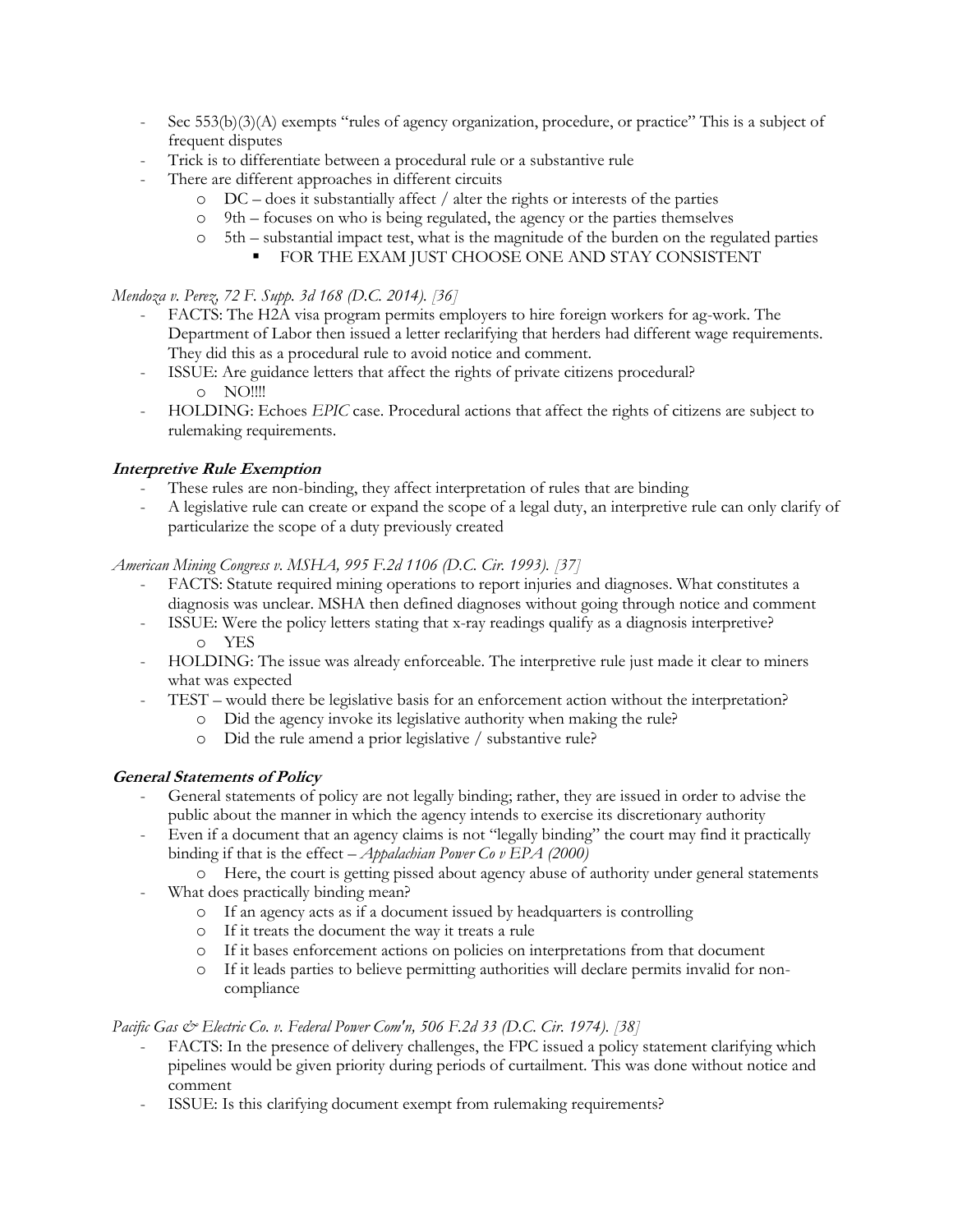o YES!!!!

- HOLDING: The clarifying document was non-binding. It receives no deference. It was advisory about how providers should expect to be treated under XYZ conditions

*Community Nutrition Institute v. Young, 818 F.2d 943 (D.C. Cir. 1987). [39]*

- FACTS: FDA set new action levels on food contaminants without going through notice and comment. Argued that rules were interpretive and general policy statements
	- ISSUE: Were the new action levels ones of general policy?
		- o NO!!!! Need notice and comment
- HOLDING: Action levels are binding and require producers to secure exceptions immediately. Their existence implies that action is required to avoid enforcement actions.

## **Ex Parte Communications**

- APA Sec 557(d)(1) prohibits ex parte communication, but only for formal adjudication and formal rulemaking
	- o How much does this apply to 553 (informal rulemaking)?
- Ex parte communication is communication between the agency and people who are interested in rulemaking which is outside the official process
- Top line: This content must be summarized in memorandum and placed in the record if it is not already in the record
- In the end, access is only restricted when one side of a dispute is meeting with agency heads at it is big time (pay for politics)

## *Home Box Office, Inc. v. FCC, 567 F.2d 9 (D.C. Cir. 1977). [40]*

- FACTS: This case concerns FCC orders relating to cable and subscription TV. After the comment period was closed, the FCC had meetings with industry participants. These affected the final rule
- ISSUE: Are ex parte communications permissible in informal rulemaking? o YES!!!!!!
- HOLDING: Ex parte communications are not forbidden, but should be avoided. Should ex parte occur, and become material, they should be summarized and placed in the record for judicial review.

*Sierra Club v. Costle, 657 F.2d 298 (D.C. Cir. 1981). [41]*

- Consider this the rule for the purpose of class
- FACTS: A series of meetings between executive, legislative, and industry officials occurred during the issuance of rules under the Clean Air Act.
- ISSUE: Do these constitute ex parte communications and violate standards? o YES, but NO
- RULE: All relevant ex parte conversations should be summarized and put in the docket.
	- o This does not apply to executive branch officials and POTUS (exec privilege)
- *DC Federation* requires two conditions be met before administrative rulemaking be overturned on the basis of Congressional pressure
	- o Content of the pressure is designed to force the secretary to decide upon issues irrelevant to the focal statute
	- o The Secretary's determination must be affected by those extraneous considerations

## **Impermissible Bias**

- KEY TAKEAWAY for IMPERMISSABLE BIAS in RULEMAKING
	- $\circ$  Clear and convincing evidence of an unalterably closed mind  $\rightarrow$  no case where this has happened
- IMPERMISSABLE BIAS in ADJUDICATION
	- o *Cinderella* Standard disqualification should occur if a disinterested observer may conclude that the decision making may have pre-judged the facts before hearing them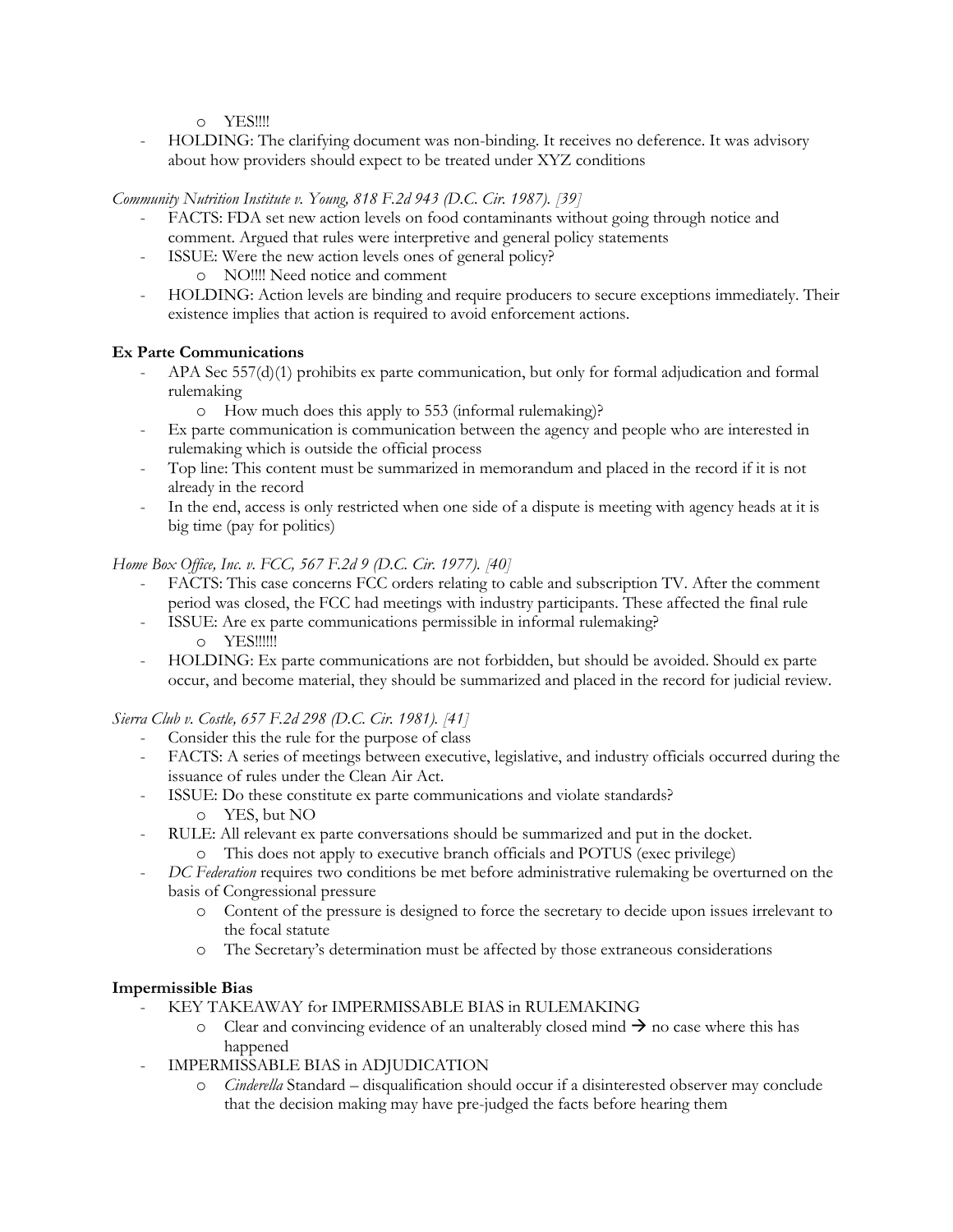*Association of National Advertisers v. FTC, 627 F.2d 1151 (D.C. Cir. 1979). [42]*

- FACTS: FTC chairman made a series of public statements where he talked about advertising to children that were not "pro" advertising. Rules were then issued which restricted advertisement
	- ISSUE: Is the chair impermissibly biased?
		- o NO!!!!!!
- Holding: Due process attaches to adjudication, not to rule making. You need evidence of an unalterably closed mind.

#### **Adjudication and Review of Agency Action**

- How to determine rulemaking v adjudication?
	- o Temporal effect if an action has a retroactive effect, this is an adjudication
		- If an action has only prospective effects, this is typically a rulemaking
			- There is slippage (congress authorizing retroactive rulemaking)
			- Recall that Sec 551 does define rules in part by reference to a future effect
			- *Stare Decisis* gives adjudications future effect as well
	- o Numerosity number of people affected (*Londoner* and *Bi-Metallic)*
		- Adjudication *Londoner* due process applies when there are few people affected (e.g. a tax assessment affected very few people)
		- Rulemaking *Bi-Metallic* Due process does not apply when MANY or ALL people are affected (tax assessment affects many people)
			- Differentiation based on the type of facts used (general or specific) and a theory of government (lots of people affected, political question)
- If we are dealing with an adjudication, when does the due process clause apply?
	- o Only applies when an adjudication can affect "life, liberty, or property"
		- Requires you to lose one of these things
		- Also that process is due!
		- What does this include? It is expanded but is not unlimited
			- In *Goldberg* property was applied to welfare benefits for families with kids
			- Since then, the court has applied due process elsewhere
	- o Three-part balancing test for what process is required *Mathews v Eldridge (1976)*
		- The private interests of the individual in retaining their property and the injury threatened by the official action;
		- The risk of error through the procedures used and probable value, if any, of additional or substitute procedural safeguards;
		- The costs and administrative burden (govt interests) of the additional process, and the interests of the government in efficient adjudication.
			- We do a cost benefit analysis on these three things

#### **Generation of Agency Record**

- Two triggers for additional review of an adjudication
	- No formal findings (*Overton*), information about what is happening AT THE TIME.
		- Post hoc rationalizations are impermissible
	- o Strong showing of bad faith or improper behavior *- Morgan* (1941)
	- For a *de novo* review to occur the following must be met
		- o 1) Did the agency act within the scope of authority *Schilling v Rogers (1960)*
		- $\circ$  2)  $\sqrt{(706(2)(a))}$  requires the decision was not Arbitrary and capricious, abuse of discretion, not in accordance with law
		- o 3) Did agency action follow procedural requirement? (no formal requirements here)

*Citizens to Preserve Overton Park, Inc. v. Volpe, 401 U.S. 402 (1971). [43]*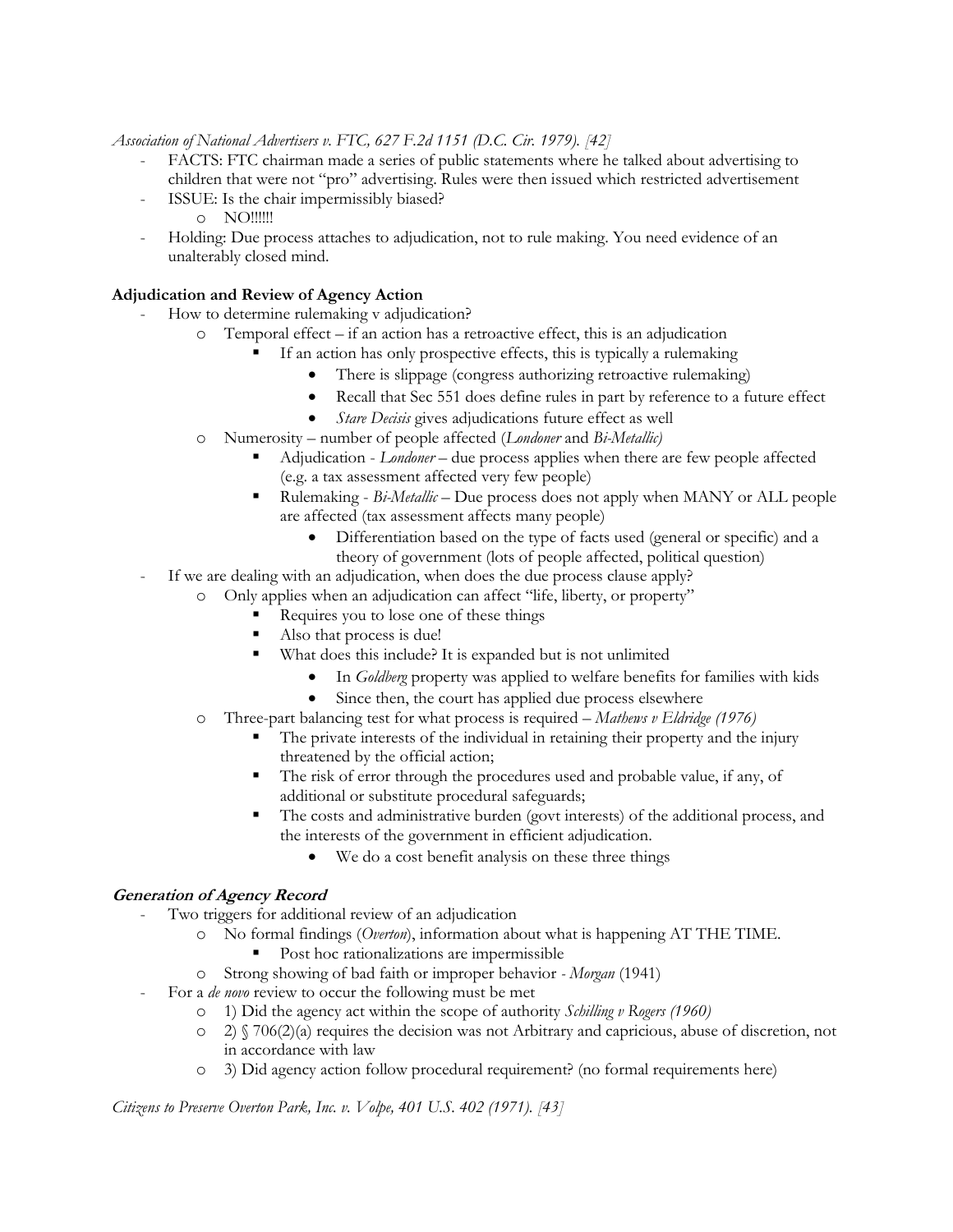- FACTS: Statute says the Dept of Trans must avoid parks if reasonable. Sec Trans decided to build through Overton Park but did not produce a record in the process of doing so.
- ISSUE: Is the SecTrans required to make formal findings during these decisions? o NO (sort of)
- HOLDING: SecTrans is not required to make formal findings but judicial review based on agency affidavits is insufficient. The APA  $(\sqrt{706(2)}\alpha)$  requires an agency's "whole record" when engaged in review. Post hoc rationalizations of what happened are insufficient

*Pension Benefit Guaranty Corporation v. LTV Corp., 496 U.S. 633 (1990). [44]*

- FACTS: LTV was mid bankruptcy and the PBGC first terminated their relationship and then restored it without notifying LTV or allowing them to present evidence. Ct of Appeals determined this action is arbitrary and capricious. Orders them allow contrary evidence to be presented
- ISSUE: Is the Ct of Appeals order valid?
	- o NO!!!! (Sort of)
- HOLDING: PBGC acted lawfully but the created record was insufficient. *Vermont Yankee* does not allow the Court to impose additional requirements, but *Overton* allows them to demand a full record
- TAKEAWAY: Double down on *Vermont Yankee*. You can't impose additional formal requirements without tying them to statute or Due Process. You can do the minimum, but must develop a record

## **Judicial Review - Rules - <https://www.law.cornell.edu/uscode/text/5/706>**

- To the extent necessary to decision and when presented, the reviewing court shall decide all relevant questions of law, interpret constitutional and statutory provisions, and determine the meaning or applicability of the terms of an agency action. The reviewing court shall
	- o (1)compel agency action unlawfully withheld or unreasonably delayed; and
	- o (2)hold unlawful and set aside agency action, findings, and conclusions found to be—
		- (A)arbitrary, capricious, an abuse of discretion, or otherwise not in accordance with law;
		- (B)contrary to constitutional right, power, privilege, or immunity;
		- (C)in excess of statutory jurisdiction, authority, or limitations, or short of statutory right;
		- (D)without observance of procedure required by law;
		- (E)unsupported by substantial evidence in a case subject to sections 556 and 557 of this title or otherwise reviewed on the record of an agency hearing provided by statute; or
		- (F)unwarranted by the facts to the extent that the facts are subject to trial de novo by the reviewing court.
- In making the foregoing determinations, the court shall review **the whole record** or those parts of it cited by a party, and due account shall be taken of the rule of prejudicial error.

## **Judicial Review of Agency Decision Making**

Process for Judicial review

- Evaluating facts (substantial evidence)
- Evaluating reasoning (arbitrary and capricious)
- Interpreting statute (Chevron)
- Interpreting regulation (Kizor v Wilke)

## **Evaluating Facts – Substantial Evidence Standard**

- Is there substantial evidence to support the agency's determination in a formal adjudication?
- Empirical observation of levels of evidence for deference *Cooper* (1958)
- Hearsay evidence is not substantial evidence, notable if opposed by competent evidence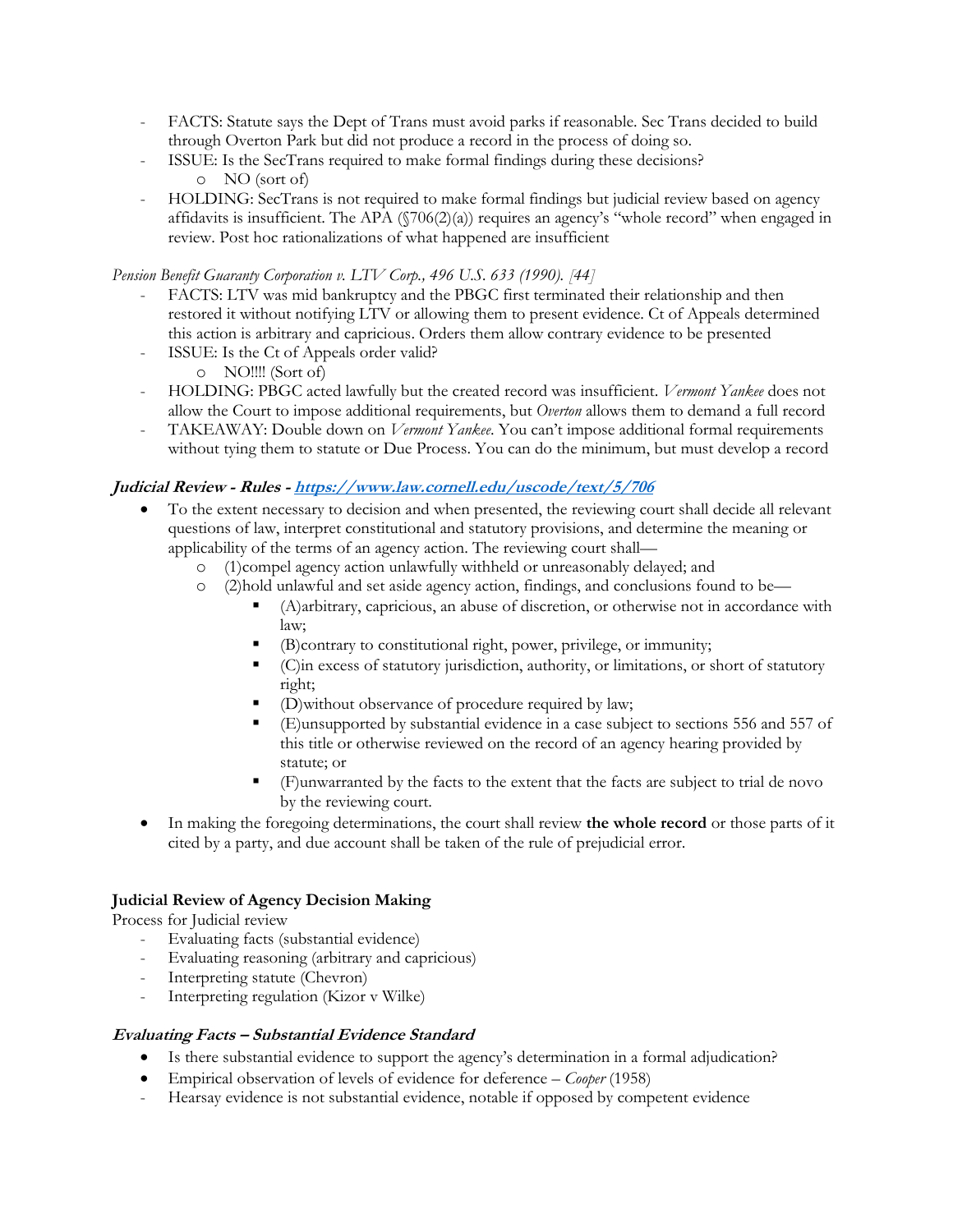- Findings contrary to uncontradicted testimony is not substantial evidence
- Slight or sketchy evidence is not substantial
- Slight evidence weighted against stronger contrary evidence is not substantial
- An ALJ finding contrary to an agency finding can be a factor but alone is not substantial evidence o Dissenting opinions by members of an agency is the same as an ALJ contrary opinion
- The court is more likely to reverse an agency finding if they consistently credit agency witnesses and discredit opposing witnesses

*Universal Camera Corp. v. NLRB, 340 U.S. 474, (1951). [45]*

- FACTS: Collective bargaining case over a disputed firing. An ALJ's decision was reviewed by the NLRB. The second circuit then enforced the NLRB's decision but did not examine the whole record
- ISSUE: Are courts required to review the whole record when reviewing agency action? o YES!!!
- HOLDING: Before enforcing an agency determination, courts are required to consider all evidence and the whole record. This process should be highly deferential to the agency.

#### *Allentown Mack v. NLRB, 522 U.S. 359 (1998). [46]*

- FACTS: During an ownership change, new owners called for a vote on the shop's union. To do so, management is required to have a good faith reasonable doubt. The NLRB determined ownership did not reasonably have such doubts.
- ISSUE: Did substantial evidence exist to support the judicial enforcement of the bargaining order of the NLRB against an employer?

o NO

- HOLDING: The NLRB's "reasonable doubt" test was facially rational but the fact finding was not supported by substantial evidence. The COURT's JOB is to figure out if A REASONABLE JURY could have come to the BOARD's decision.
- TAKEAWAY: Would a REASONABLE JURY come to the same conclusion as the AGENCY?

*Richardson v. Perales, 402 U.S. 389 (1971). [47]*

- FACTS: Perales filed for disability under the SSA. He was denied based on a physician's report.
- ISSUE: Do physician's reports, which are not subject to cross examination, constitute substantial evidence?

o YES!!!

- HOLDING: Although medical records are hearsay, they constitute significant evidence. Court offers deference to experts who are non-partisan.
	- o *Biestek v Berryhill* (2019) experts may also refuse the data behind the evidence

#### **Reviewing Agency Actions – Hard Look Review**

- The test is most frequently employed to assess the factual basis of an agency's rulemaking, especially informal rulemakings
- This is the arbitrary and capricious standard

#### *Motor Vehicle Manufacturers v. State Farm, 463 U.S. 29 (1983). [48]*

- FACTS: NHTSA mandated airbags and automatic seatbelts in 1969. After numerous changes, NHTSA rescinded the rule in 1981 because it determined it was impractical.
- ISSUE: Was the decision to rescind arbitrary or capricious?
	- o YES!!!
- HOLDING: The court cannot substitute its judgement for the agency's. But, there must be a satisfactory explanation for an agency action based on the facts found and the choice made. Has there been a clear error of judgement?
	- o This is extremely deferential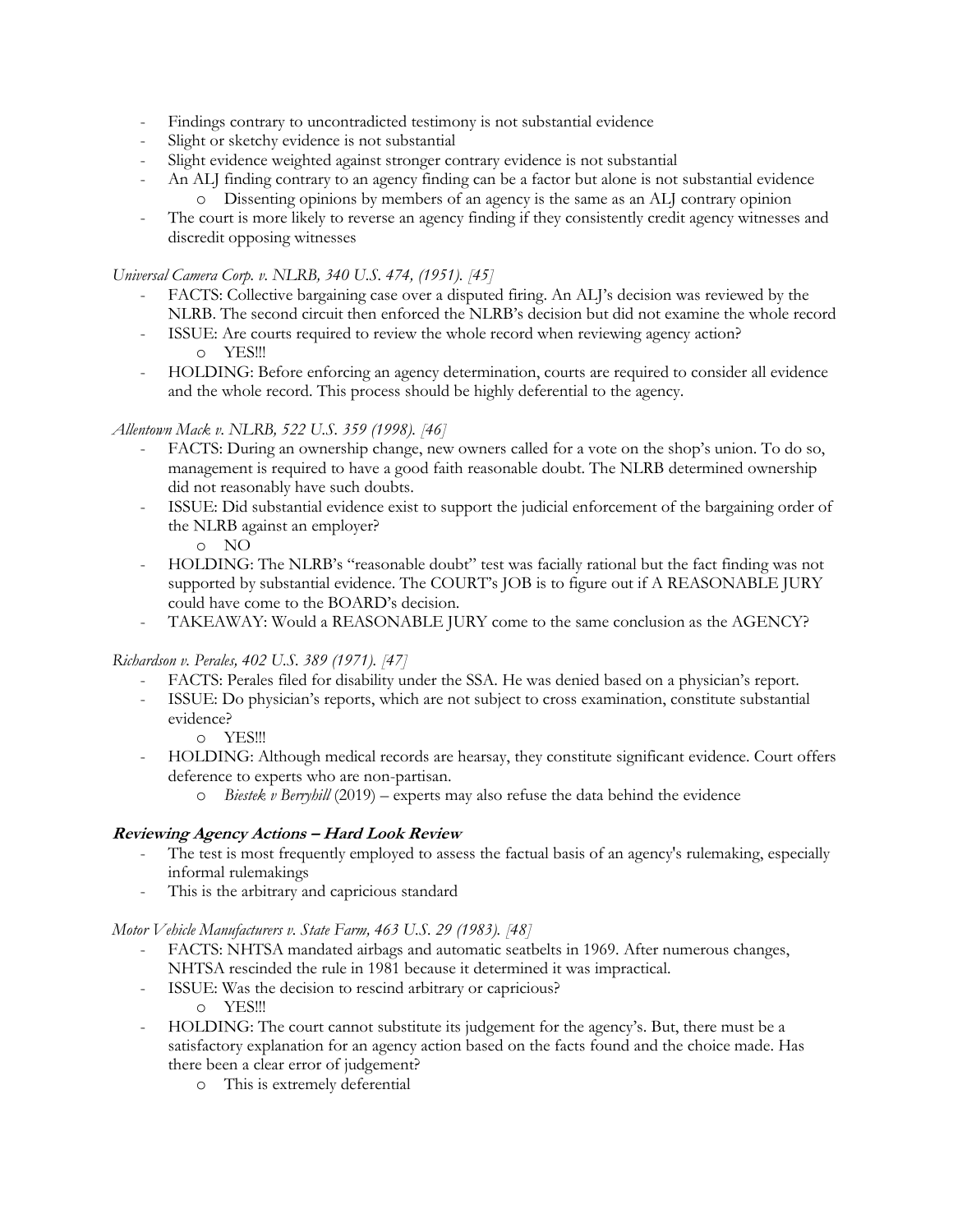*FCC v. Fox Television Stations, Inc., 556 U.S. 502 (2009). [49]*

- FACTS: Federal statute prohibits foul language on TV. During an adjudication, policy was updated to offer less deference to non-literal use of foul language (viz. uttering "fuck" in surprise as opposed to literal employ "I will fuck someone").
- ISSUE: Is a heightened standard or review applied because the agency is changing a rule? o NO
- HOLDING: A rescission is different from never acting. Arbitrary and capricious standard still applies, and there must be some explanation behind an updated agency rule

*Dept. of Commerce v. New York, 139 S. Ct. 2551 (2019). [50]*

- FACTS: Insertion of a citizenship question into the census was challenged because it could under count people in the country. Allegation is that the agency's reasoning was pre-textual, and the stated reason for the change was not the actual reason for the change?
- ISSUE: Were the actions of the agency arbitrary and capricious? o NO
- HOLDLING: A pre-textual reasoning is not acceptable for agency action. Stated reasoning must reflect the whole record.

#### *Department of Homeland Security v Regents of the University of California (2020)*

"We do not decide whether DACA or its rescission are sound policies. "The wisdom' of those decisions 'is none of our concern.' We address only whether the agency complied with the procedural requirement that it provide a reasoned explanation for its action. Here the agency failed to consider the conspicuous issues of whether to retain forbearance and what if anything to do about the hardship to DACA recipients. That dual failure raises doubts about whether the agency appreciated the scope of its discretion or exercised that discretion in a reasonable manner."

## **Agency interpretation of Statute (CHEVRON)**

Ask four questions when dealing with *Chevron!*

- What is the relevant statutory language (look at the language directly)?
- What is the relevant policy question?
- What is the agency's interpretation?
- How does the court apply *Chevron*?
- CHEVRON DEFERENCE: Two Step Test
	- o Step 0: *Mead*, did congress intend for the agency to act with force of law and is it?
	- o Step 1: Determine if statute is ambiguous. Footnote 9. Traditional statutory construction
		- Note cannons of construction, including lenity and constitutional avoidance
	- o Step 2: Is the agency's construction of the statute permissible or contrary to the statute?

#### **Skidmore**

*Skidmore v. Swift & Co., 323 U.S. 134 (1944).* [51]

- SKIDMORE DEFERENCE: Agency interpretations will be given respect based on thoroughness of evidence, validity of reasoning, and the power to persuade, i.e. court will accept best argument. Tie goes to the agency.
- FACTS: FLSA action from firefighters not being paid for waiting time at the firehouse.
- ISSUE: Is this interpretation of the FLSA correct? o NO!!!!
- HOLDING: This was already decided in *Armour.* The secretary is not free to change the law.

## **Chevron**

*Chevron USA Inc. v. NRDC, 467 U.S. 837 (1984). [52]*

- CHEVRON DEFERENCE: Two Step Test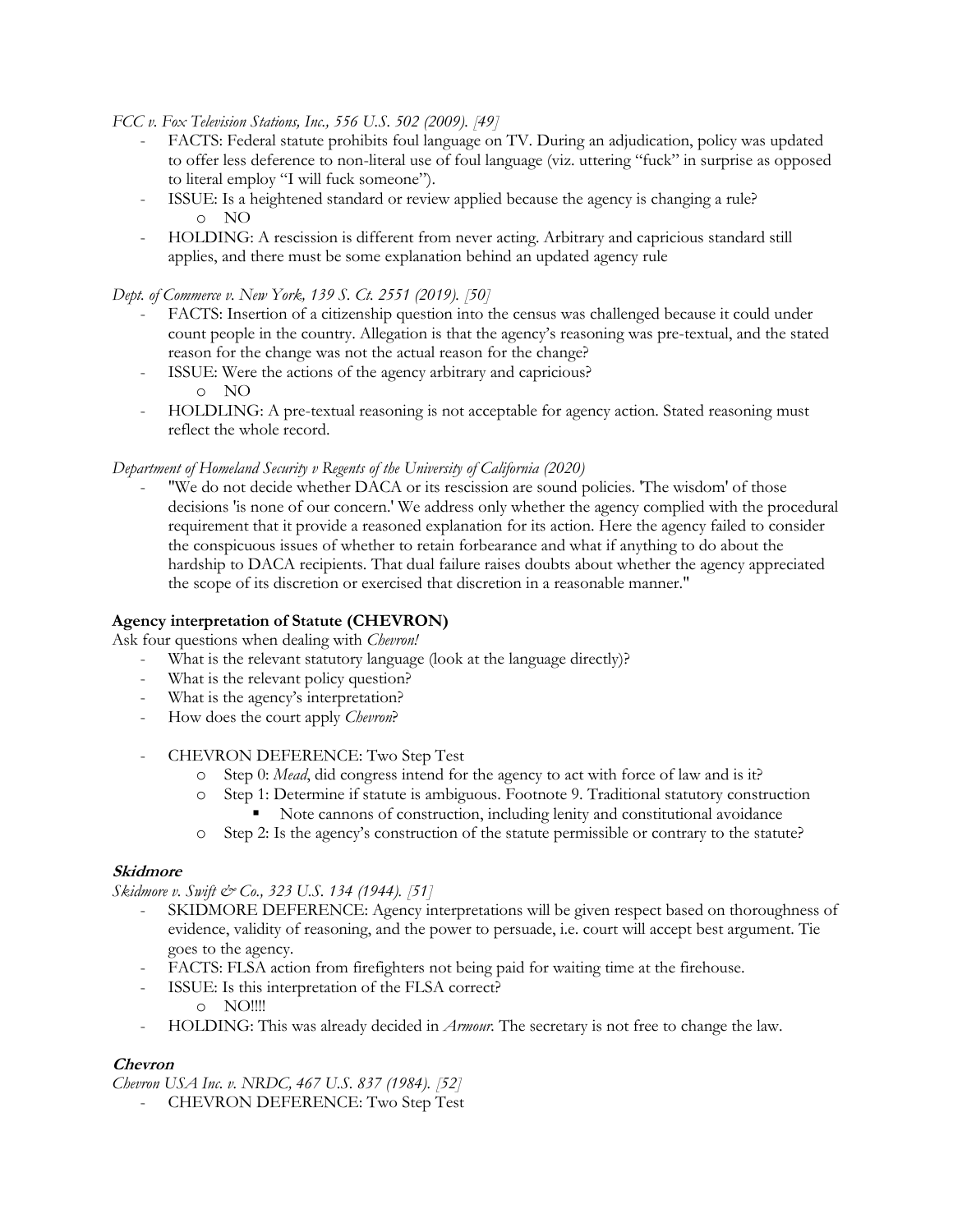- o Step 0: *Mead*, did congress intend for the agency to act with force of law and is it?
- o Step 1: Determine if statute is ambiguous. Footnote 9. Traditional statutory construction
- o Step 2: Is the agency's construction of the statute permissible or contrary to the statute?
- FACTS: The EPA had issued guidance regarding permitting stationary pollution sites. In doing so it redefined stationary sources as "bubbles" of polluters
- ISSUE: Was the EPA's construction of the bubble language permissible? o YES!
- HOLDING: The Clear Air Act is ambiguous as to how a stationary source is defined. The EPA's construction accommodates the goal of balancing economic growth and pollution management

## **Chevron Step Zero – Mead**

Mead hinges on whether congress intended the agency to act with the force of law.

## *United States v. Mead Corp., 533 U.S. 218 (2001). [53]*

- FACTS: Customs offers a harmonized tariff schedule. At one point, the three ring binders sold by Mead were reclassified as diaries, which have a 4% tariff.
- ISSUE: Does Chevron deference apply? If not, what is the standard?
	- o NO!!!!! And if not  $\rightarrow$  Skidmore and a de novo review
- HOLDING: Chevron deference only applies when congress delegated the authority to make force of law rulings and the agency with acting upon that delegation.
	- o Indicators: notice and comment occurred, higher ups in the organization are making the decision,

When do we go *Mead* over *Chevron?*

- Did congress give the agency power to issue legislative rules
- Public participation permitted in the decision making process
- Degree of formality in the decision making process
- Does the interpretation create precedent that should be followed
- Does the interpretation bind third parties (agencies and or employees)
- Was an explanation for the interpretation offered
- Status of the individual making the decision
- Criminal or hybrid contexts, likely not qualify
- When the government doesn't want Chevron deference
- When we are dealing with adjudication, rulemaking is clear chevron, unless its too big

## **Chevron Step One**

*Chevron* started a lot of debates amongst legal scholars, and one outstanding question is how much statutory clarity step one requires. What does "precise question" mean, etc

- Unambiguous
- Addressed the precise question
- Intent of congress was clear

Major questions doctrine can also come up at this point (*King v Burwell / FDA v Brown Tobacco*). This is somewhat dying, but is observed based on the size of the grab in the army corps cases. Idea is that the court looks on major power grabs less favorably.

Tools of a Step One Analysis

- The degree of clarity required at Step One is partly a function of the evidence we consider
- The footnote 9
	- o The judiciary is the final authority on issues of statutory construction and must reject administrative constructions which are contrary to clear congressional intent. If a court, employing traditional tools of statutory construction, ascertains that congress had an intention on the precise question at issue, that intention is the law and must be given effect.
		- Plain meaning rule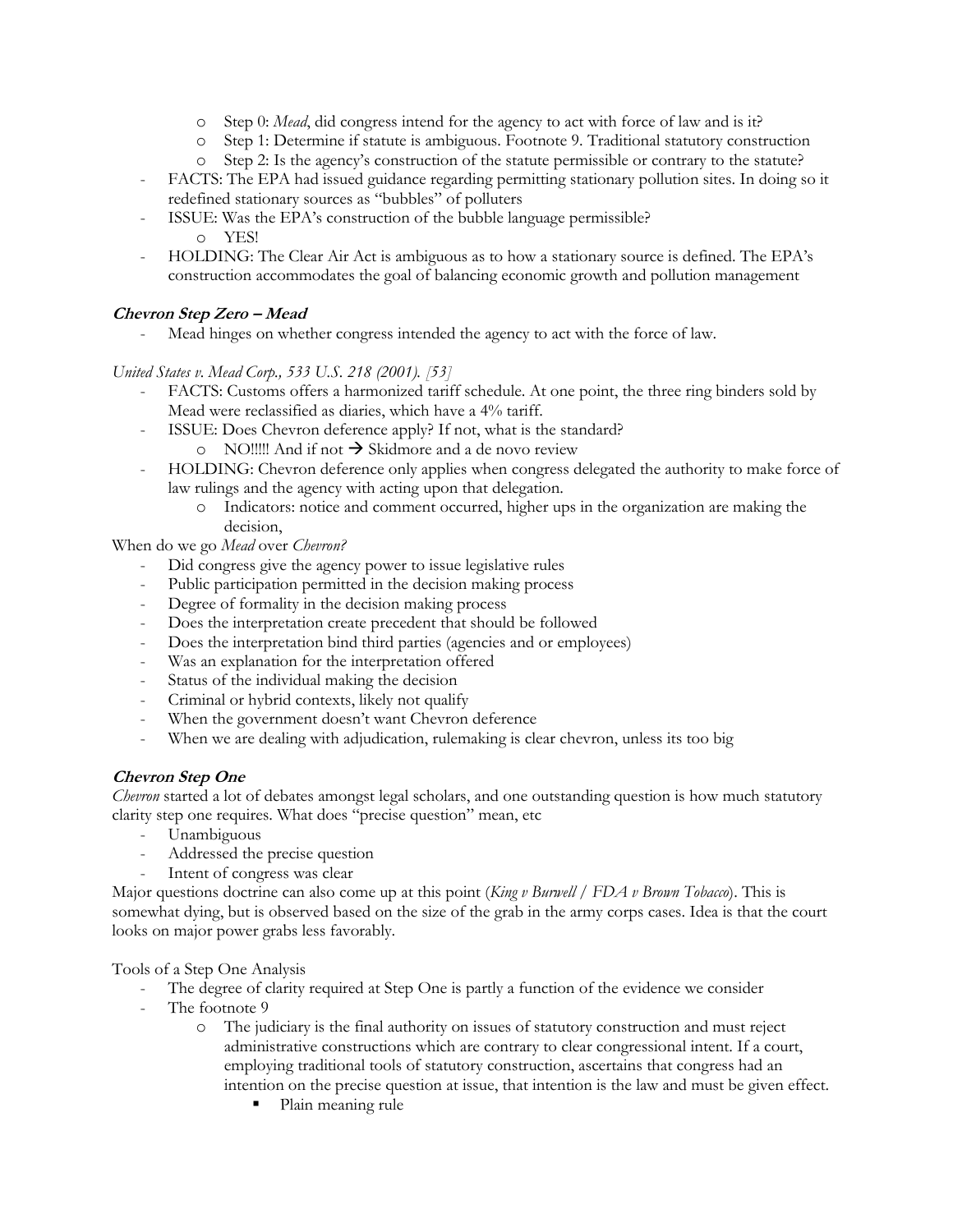- Legislative history
	- Don't tell SCALIA we do this. He will get mad
- Legislative purpose
- Cannons of Construction
	- Specifically Constitutional Avoidance and Lenity
- **Stare Decisis**
- How do we treat silence then?
	- o Does this mean it is ambiguous? Or does silence mean that it is out of scope?
		- Silence sometimes means go to step 2, sometimes not... If it is ministerial, you are more likely to go to step 2. If you are making a big leap, more likely to get stopped

## **Statutory Silence and Chevron (Step 1)**

*Yellow Transportation Inc. v. Michigan, 537 U.S. 36 (2002). [54]*

- FACTS: ISTEA directed the ICC to develop a new fee system for common carriers. In doing so, it capped fees for licensure at \$10. The Michigan Supreme Court determined that this cap did not apply to reciprocal fees which it shared during licensing. Agency determines the \$10 is the TOTAL fee.
	- ISSUE: The statute is silent on the fee structure. Does this mean the agency is acting out of scope? o NO!!!!
- HOLDING: Although the statute is silent, we can conjecture that congress was deferring to the agency about the fee. As the statute is ambiguous, the agencies reasonable interpretation stands.

Army Corp of Engineers Arc

- *US v. Riverside Bayview Homes, Inc., 474 U.S. 121 (1985).*
	- o ISSUE: Are wetlands adjacent to navigable waters and an owners home subject to the Clean Water Act?
		- YES!!!!
	- o HOLDING: Corp had acted properly in interpretating regulations about filling waters that were adjacent to navigable waters. Meets STEP ONE!!!!
- *SWANCC v US Army Corp of Engineers (2001)*
	- o ISSUE: Do navigable waters extend to isolated ponds of water such as mudflats and ponds? ■ NO!!! (Plurality Decision)
	- o HOLDING: You don't get deference because you are expanding the scope of the statute too much. FAILS AT STEP ONE!!
- *Rapanos v. US, 547 U.S. 715 (2006).*
	- o ISSUE: Is a hydrological connection sufficient to invoke authority under the CWA?  $\blacksquare$  NO
	- o HOLDING: The CWA was not intended to give the Corps authority over non-flowing water or those with intermittent connection. This is an overbroad interpretation of the statute which does not comport with Congress' original intent.
- KEY TAKEAWAY, AS THE AGENCY EXPANDS ITS INTERPRETATION OF THE THINGS IT CAN REGULATE THROUGH POWER GRABS IT IS MORE LIKELY TO GET CLAP BACK

## **Chevron Step 2 – Hard Look Review (Arbitrary and Capricious)**

Look above to all the cases on Hard Look Review. Use this when making a determination. You can also draw on the Corps arc and *Rapanos*.

## *Encino Motorcars, LLC v. Navarro, 136 S. Ct. 2117 (2016). [55]*

- FACTS: The FLSA requires employees to get overtime over 40 hours. Traditionally, this did not apply to sales advisors until an updated ruling from DoL.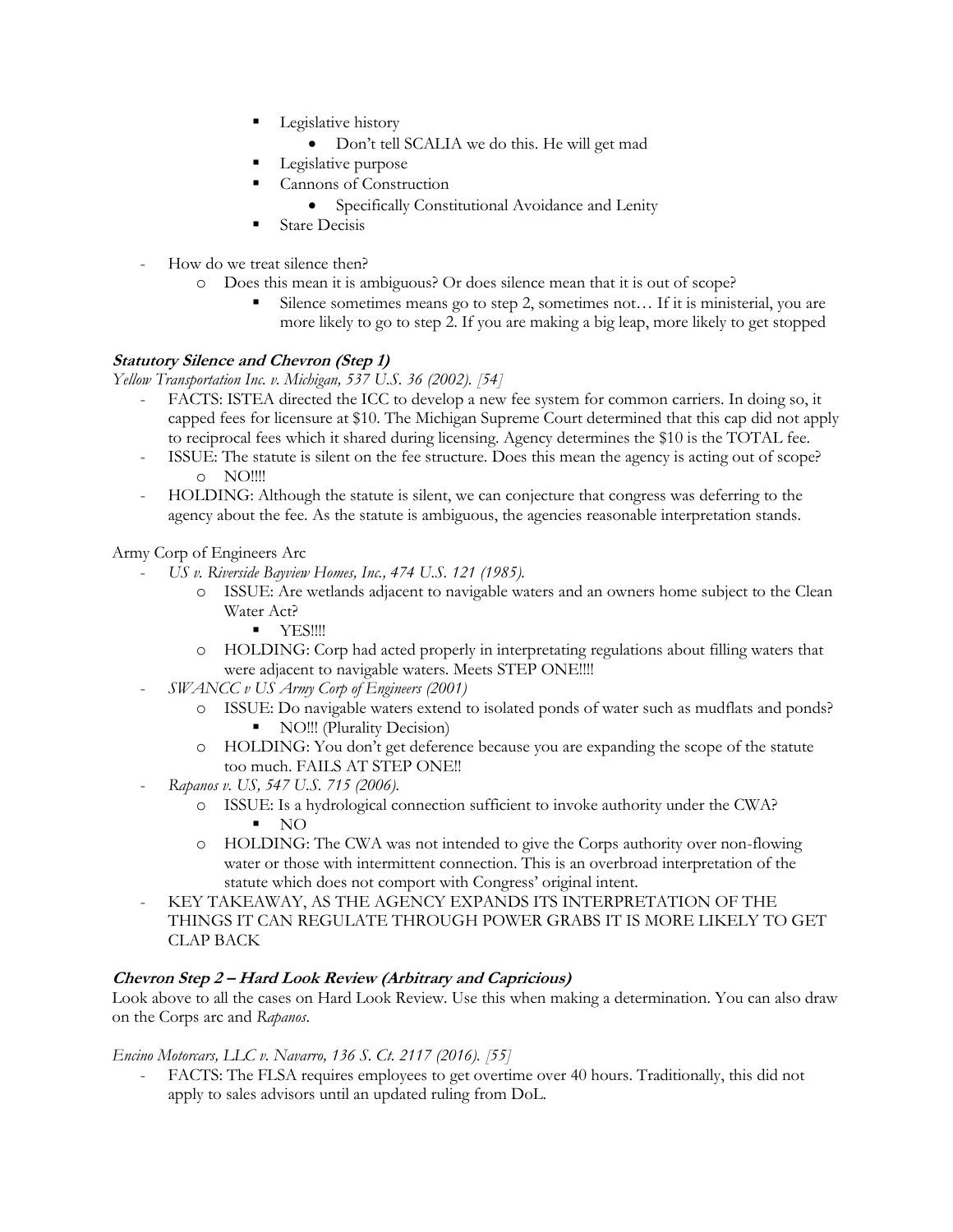- ISSUE: Does this change enjoy Chevron Deference
	- $O$  NO!!!
- HOLDING: Following *FCC v Fox*, the agency did not provide adequate rationale for changing their determination. Since there is no justification, *Chevron* does not apply
	- KEY TAKEAWAY: If there is a procedural flaw, you WILL NOT GET DEFERENCE
		- o Keep logical outgrowth in your mind as well

## **Chevron, Lenity, and Constitutional Avoidance**

- For constitutional Avoidance, look to *Rapanos*. If the court can avoid interpreting a constitutional question it will at all cost.
- For lenity, informing case is *Carter v Wells-Bowen Realty (2013)*
	- o The rule of lenity, or the rule of strict constriction, requires the court to apply ambiguous law in a manner that is favorable to the defendant in criminal cases
	- o There is no controlling SCOTUS Case
	- o 6th Circuit Precedent indicates that Lenity dominates Chevron
	- o Lenity forbids deference to the executive branch when interpreting CRIMINAL law
	- o Thus, Chevron does not immediately apply. Lenity compels the agency AND the court to be doubtful when interpreting criminal statute. Thus, the state should give citizens fair warning. After that, if the agency's interpretation can pass Chevron, they are good.

## **Chevron and Prior Judicial Opinion (Stare Decisis)**

*Mead* rases the issue that agency decision can conflict with court decision. The key takeaway is that the statue is AMBIGUOUS the AGENCY WINS (Chevron). If the statute is UNAMBIGUOUS, prior opinion hold. Thus, under ambiguity the court's decision is just a placeholder until the agency comes along

## *National Cable & Telecommunications v. Brand X, 545 U.S. 967 (2005). [56]*

- FACTS: FCC issued a rule indicating that broadband providers were not telecom providers. This avoided common carrier rules of the Telecommunications Act. This determination ran prior to a 9<sup>th</sup> Circuit opinion holding that broadband providers are telecom providers.
- ISSUE: Does Chevron deference apply when it runs contrary to stare decisis? o YES (if the statute is ambiguous)
- HOLDING: If the statute is ambiguous (Step 1) and Mead applies (Step 0) then agency interpretation supersedes prior court decisions. If the language is unambiguous, deference is given to the prior opinion.

## **Chevron and Jurisdiction**

- Jurisdiction is the power, right, or authority to interpret and apply the law. These cases determine the ability of the agency to decide what it can adjudicate

## *City of Arlington, Tex. v. FCC (2013). [57]*

- FACTS: The telecommunications act gives local jurisdictions the ability to decide on siting applications within a reasonable period of time. Due to slow response, applicants appealed to the FCC who in turn defined reasonable periods.
- ISSUE: Does Chevron apply in jurisdictional issues? o YES
- HOLDING: Chevron applies. The court should defer to the agency in determining its jurisdiction as long as the interpretation is permissible and the statute is ambiguous

## **Regulatory Interpretations (AUER)**

This is folding adjudication rules into Chevron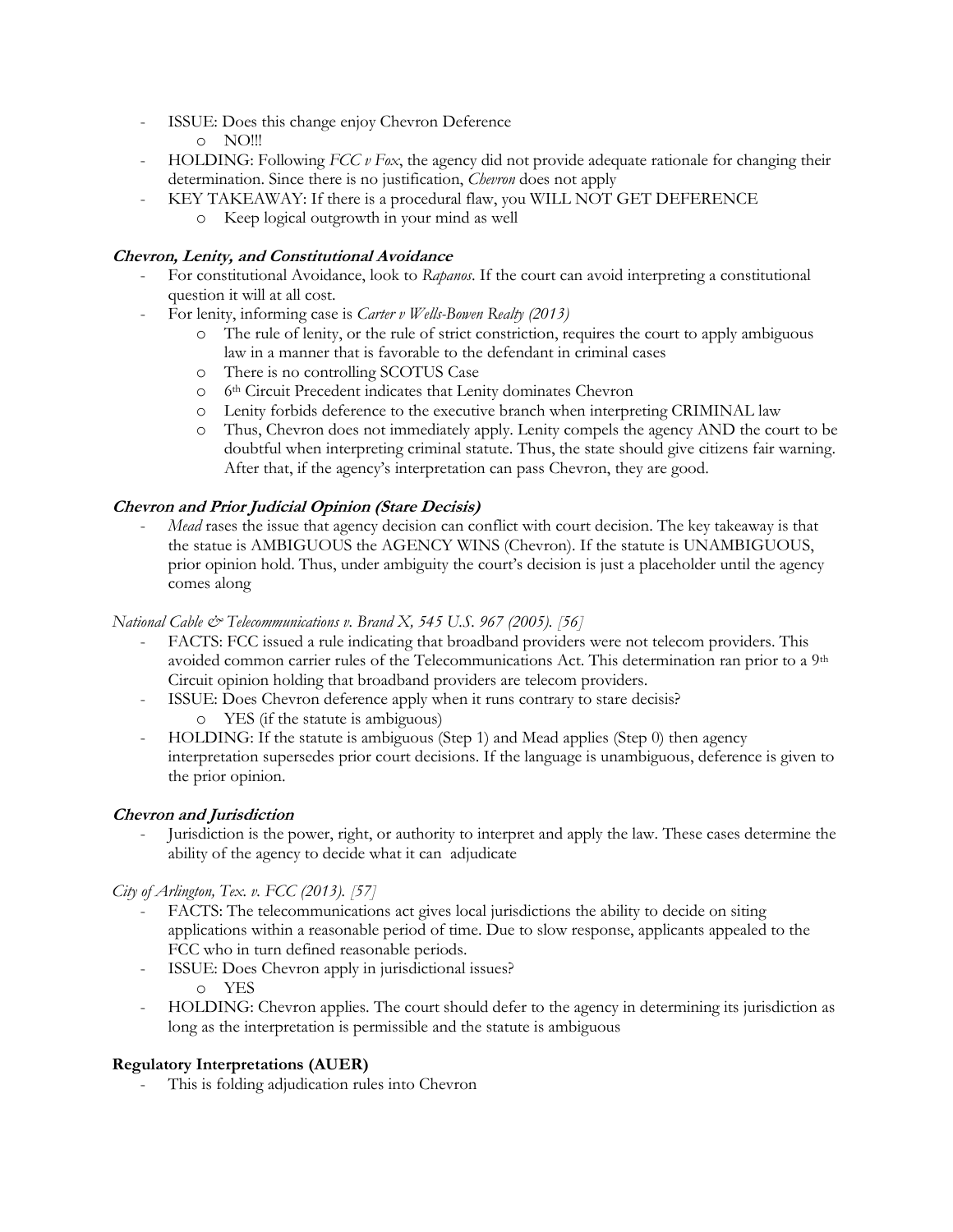- Kisor is a summary of Auer and Seminole Rock. Auer differentiates itself because it is an agency interpreting its own regulations
- Note
	- o Anti-parroting canon You don't get deference if you restate the language of the statute Five steps of Auer!
		- o 0) It comes from an authoritative or formal source in the agency (*Mead*)
		- o 1) Is the regulation ambiguous? (Chevron Step 1)
			- Use traditional rules of construction and determine ambiguity (Footnote 9)
		- o 2) Is the interpretation reasonable? (Chevron Step 2)
			- Is it within the zone of ambiguity?
		- o 3) Does the agency have the substantive expertise? (*King v Burwell*)
		- o 4) A "fair and considered judgement." Not a post hoc rationalization or an unfair surprise (*Chenery*) – *Citizens to Preserve Overton Park*

#### *Kisor v. Wilkie, 139 S. Ct. 2400 (2019). [58]*

- FACTS: Kisor was a Marine who was denied benefits due to a lack of PTSD benefits. When he was eventually diagnosed, he sued for back benefits. Ct of Appeals ruled that the VA regulation was ambiguous, and deference should be granted.
- ISSUE: Should Auer and Seminole Rock be overturned? o NO
- HOLDING: Court lays out a five step process on top of Chevron which emphasized authoritative, expertise based, and considered judgement.

#### **References**

- 1. *ALA Schechter Poultry Corp. v. United States*, in *US*. 1935, Supreme Court. p. 495.
- 2. *Panama Refining Co. v. Ryan*, in *US*. 1935, Supreme Court. p. 388.
- 3. *Gundy v. US*, in *S. Ct.* 2019, Supreme Court. p. 2116.
- 4. *Industrial Union Dept., AFL-CIO v. American Petroleum Institute*, in *US*. 1980, Supreme Court. p. 607.
- 5. *Mistretta v. United States*, in *US*. 1989, Supreme Court. p. 361.
- 6. *Whitman v. American Trucking Assns., Inc*, in *US*. 2001, Supreme Court. p. 457.
- 7. *Department of Agriculture v. Murry*, in *US*. 1973, Supreme Court. p. 508.
- 8. *INS v. Chadha*, in *US*. 1983, Supreme Court. p. 919.
- 9. *Pillsbury Company v. FTC*, in *F. 2d*. 1966, Court of Appeals, 5th Circuit. p. 952.
- 10. *Bowsher v. Synar*, in *US*. 1986, Supreme Court. p. 714.
- 11. *Buckley v. Valeo*, in *US*. 1976, Supreme Court. p. 1.
- 12. *Federal Election Com'n v. NRA Political Victory Fund*, in *F. 3d*. 1993, Court of Appeals, Dist. of Columbia Circuit. p. 821.
- 13. *Freytag v. Commissioner*, in *US*. 1991, Supreme Court. p. 868.
- 14. *Lucia v. SEC*, in *S. Ct.* 2018, Supreme Court. p. 2044.
- 15. *United States v. Germaine*, in *US*. 1879, Supreme Court. p. 508.
- 16. *Morrison v. Olson*, in *US*. 1988, Supreme Court. p. 654.
- 17. *Edmond v. United States*, in *US*. 1997, Supreme Court. p. 651.
- 18. *Myers v. United States*, in *US*. 1926, Supreme Court. p. 52.
- 19. *Humphrey's Executor v. United States*, in *US*. 1935, Supreme Court. p. 602.
- 20. *Wiener v. United States*, in *US*. 1958, Supreme Court. p. 349.
- 21. *Free Enterprise Fund v. Public Co. Acctg. Oversight Bd*, in *US*. 2010, Supreme Court. p. 477.
- 22. *Seila Law LLC v. Consumer Fin. Protection Bureau*, in *S. Ct.* 2020, Supreme Court. p. 2183.
- 23. *Youngstown Sheet & Tube Co. v. Sawyer*, in *US*. 1952, Supreme Court. p. 579.
- 24. *SEC v. Chenery Corp*, in *US*. 1943, Supreme Court. p. 80.
- 25. *SEC v. Chenery Corp*, in *US*. 1947, Supreme Court. p. 194.